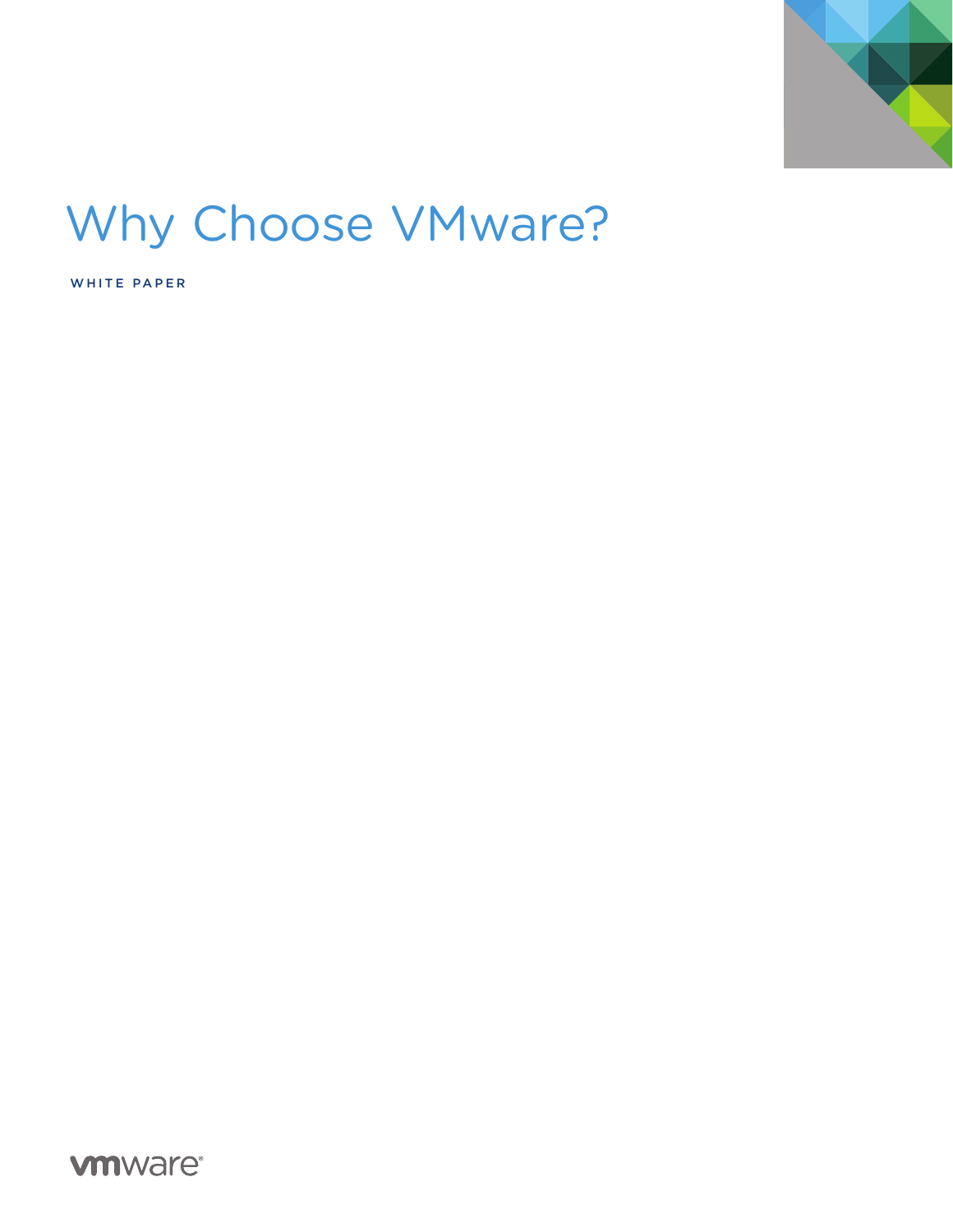# Table of Contents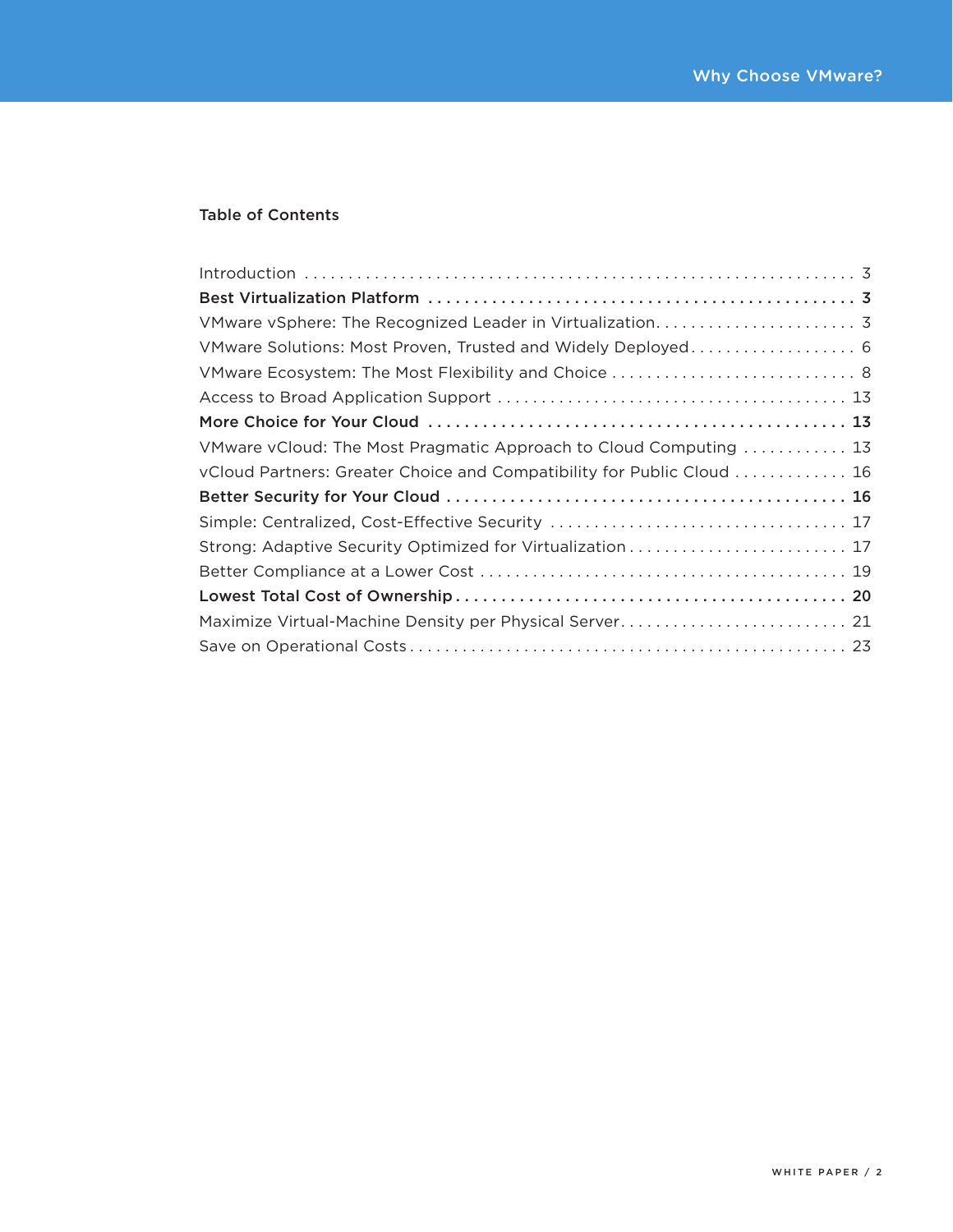# Introduction

Cloud computing enables IT as a Service, a vastly more efficient, flexible, and cost-effective way for IT to meet escalating business needs. VMware offers the most pragmatic path to this new model, with solutions that harness the power of the cloud while ensuring security and preserving the value of existing technology investments.

VMware is the best cloud infrastructure vendor because it provides the following:

- •Best virtualization platform VMware vSphere® forms the rock-solid platform on which all other solutions are built. Over the past decade, vSphere has emerged as the industry's leading virtualization platform. Today, more than 250,000 customers have chosen to build their virtual and cloud infrastructures on vSphere, trusting their mission-critical applications and production environments to the advanced capabilities and reliability that only vSphere provides. With VMware vSphere® 5.0, VMware has raised the bar even higher with enhancements that make it clearly the best virtualization platform.
- More choice for your cloud VMware brings the benefits of cloud computing to its customers in an evolutionary and pragmatic way with solutions that are built on top of and designed especially for vSphere. The VMware cloud model requires that customers make only incremental technology changes in order to achieve the agility and other benefits the cloud has to offer. Whether it is an internal private cloud, a public cloud or a hybrid model, VMware provides customers with the greatest choice in building a cloud that best suits their needs.
- •Better security for your cloud Cloud computing and highly virtualized environments introduce new security challenges that traditional security solutions, on their own, cannot address. VMware has a better approach to cloud security than other virtualization and cloud vendors with a new set of virtualization-aware security products that work with existing solutions to enable adaptive and cost-effective security and compliance within a single management framework. VMware's new security model for the cloud is the foundation for trusted and scalable cloud infrastructures.

Best of all, VMware delivers all of this while providing a low total cost of ownership (TCO).

# Best Virtualization Platform

As the foundation for cloud computing, the virtualization platform must be reliable, secure, easy to manage, and deliver the highest performance. vSphere is the best virtualization platform and the best platform for cloud computing for these reasons:

- vSphere is the recognized leader in virtualization.
- . VMware solutions are the most proven, trusted and widely deployed.
- •The VMware ecosystem offers the most flexibility and choice.

### VMware vSphere: The Recognized Leader in Virtualization

*"VMware is the clear and obvious leader in virtualization products. We tried both the Microsoft and Oracle virtualization products and found them lacking in features and performance compared to the VMware product."*

<span id="page-2-0"></span>— David Greer, Director of Information Services, HelioVolt Corporation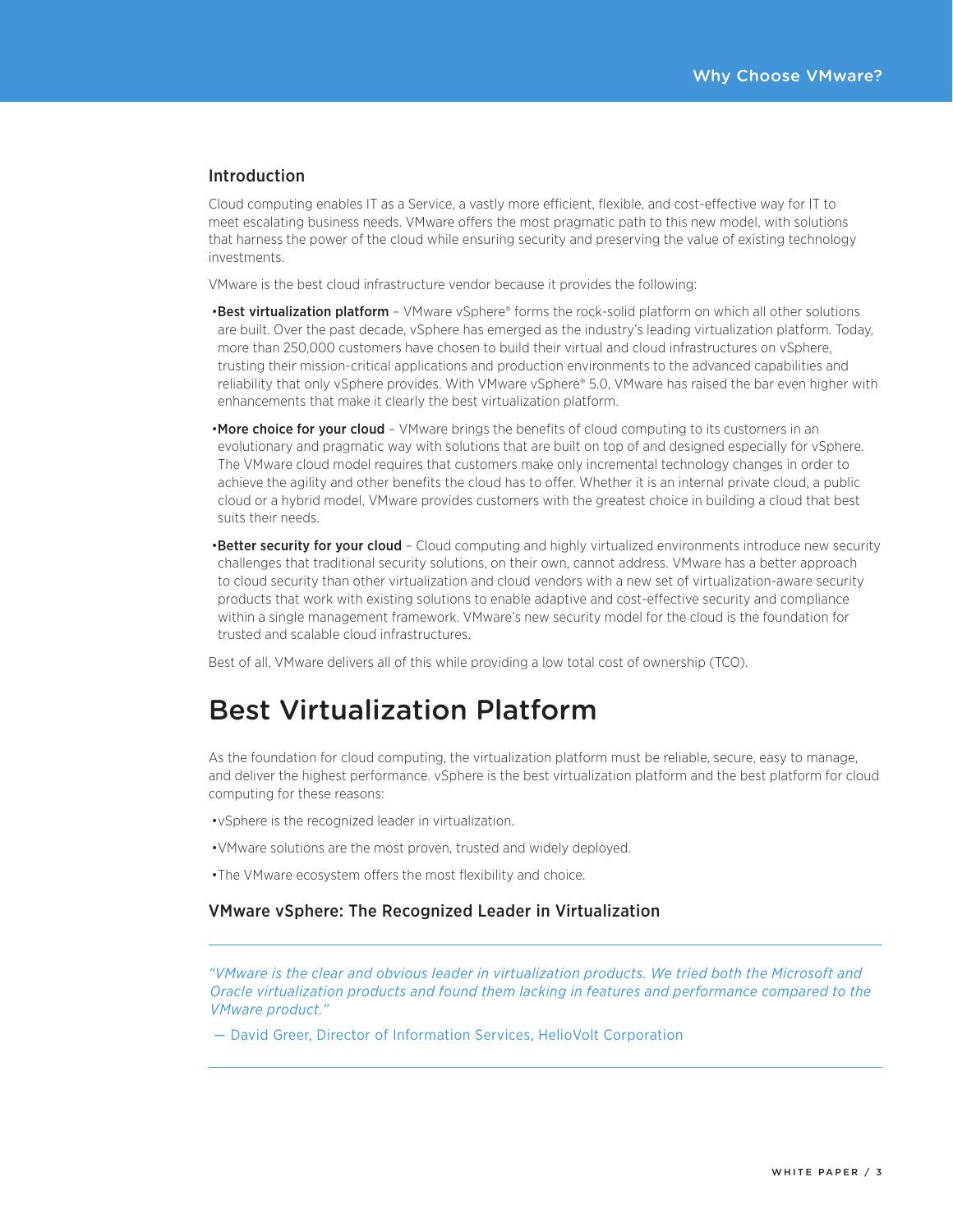Over a decade of innovation has firmly established vSphere as the virtualization industry leader as recognized by customers, press and analysts.

Among the [hundreds of awards given to VMware products](http://www.vmware.com/company/news/awards.html) over the past years, the 2011 InfoWorld Best [Technology of the Year award for Best Virtualization Platform](http://www.infoworld.com/d/infoworld/infoworlds-2011-technology-the-year-award-winners-285¤t=6&last=2#slideshowTop) stands out. It further validates the position of VMware as the best platform for IT and clearly illustrates the technology gap between VMware and its competitors.

The foundation for cloud computing is a robust and production-proven hypervisor, and not all hypervisors are equal. VMware ESXi™ is—and will continue to be—the industry's most robust and production-proven hypervisor and is a better choice than other hypervisors for building your cloud.

#### Hypervisor Architectures Do Matter

ESXi—the industry's first "bare-metal" hypervisor for x86 systems—is the most reliable and robust virtualization platform. Launched in 2001 and now in its fifth generation, the VMware purpose-built, thin hypervisor is designed for the sole purpose of virtualization. A smaller hypervisor disk footprint reduces the attack surface for external threats and can drastically lower the number of patches required, giving you a more reliable product and a more stable datacenter. With the ESXi hypervisor at the core of vSphere, VMware has achieved by far the smallest code size of any virtualization product by completely eliminating any dependence on a general-purpose operating system or management console. By stripping out the tens of millions of lines of code required by a management operating system, ESXi 5 delivers a full x86/x64 virtualization platform in a tiny 144MB disk footprint.

Competing hypervisors treat virtualization as an add-on to a general-purpose operating system that serves as a "parent partition." This thicker architecture introduces reliability concerns, because the parent operating system has a much larger attack surface and more unrelated code to patch and maintain. Windows Server 2008 R2 with Hyper-V, Xen and KVM all have architectures that depend on a large general-purpose server operating system. That dependency means that a flaw or vulnerability anywhere in the management OS—even in components unrelated to virtualization—puts the entire virtualization platform at risk. It also means that users of those products must cope with the more numerous and frequent patches issued to secure Windows and Linux operating systems, resulting in more downtime and disruption.



Figure 1. Relative Disk Footprint of Various Hypervisors

Additionally, competing hypervisors use an indirect I/O design that routes all virtual-machine network and storage traffic through the management OS, relying on generic I/O drivers. This configuration means that all virtual machines are fighting to use the same drivers within the general-purpose OS, and that these generic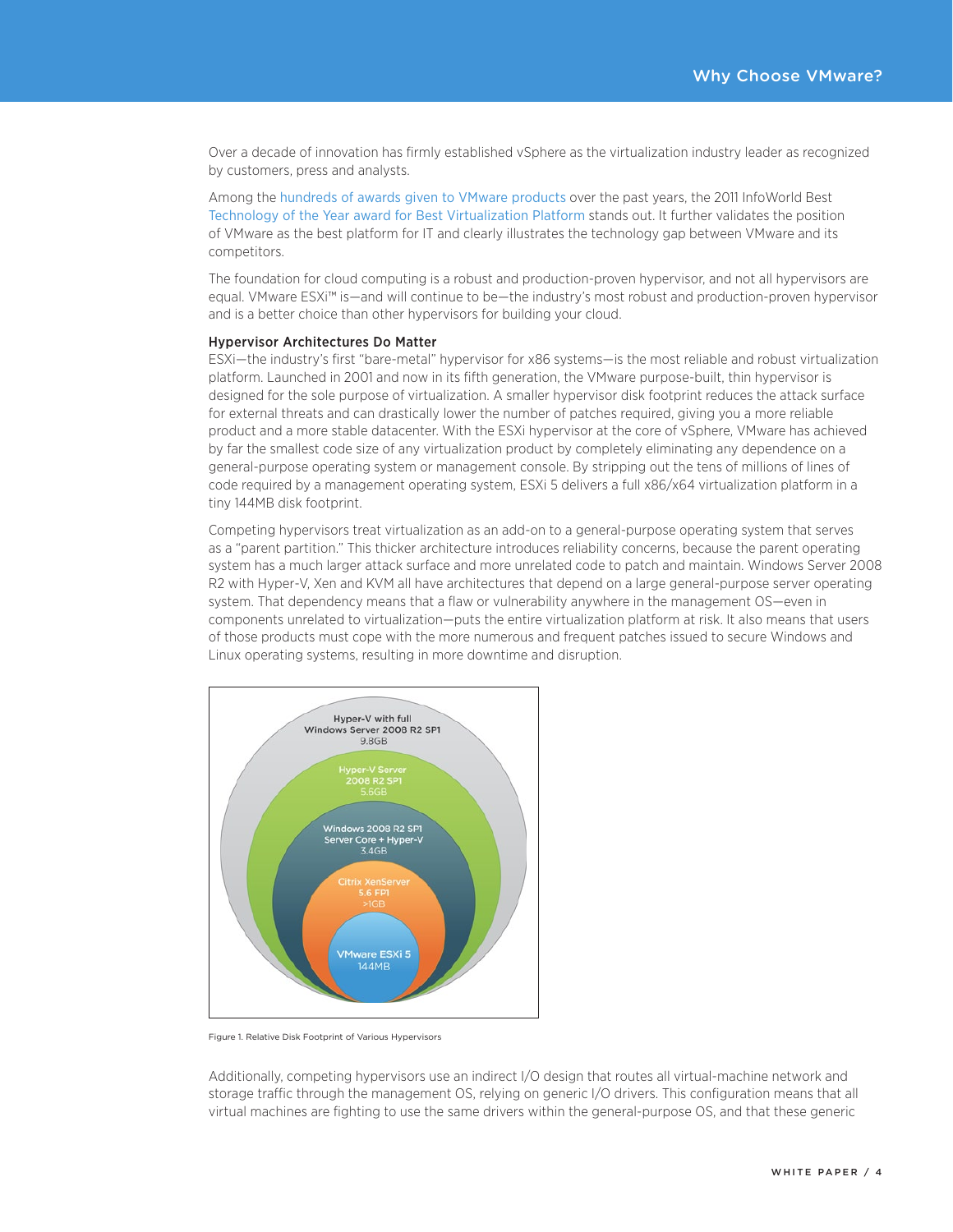drivers are not optimized for virtualization. VMware ESXi employs a direct driver model, whereby certified and hardened I/O drivers are contained directly within the ESXi hypervisor. To ensure optimal performance, these drivers must pass rigorous testing and optimization steps performed jointly by VMware and the hardware vendors before they are certified for use with ESXi. With the drivers in the hypervisor, ESXi can optimize performance through management of CPU scheduling and memory resources that drivers need to process I/O loads from multiple virtual machines. This architecture enables all virtual machines to directly leverage drivers and to "talk" directly to external devices.



Figure 2. Comparing Driver Models of Competing Hypervisors

For more comparisons among hypervisors, see [http://www.vmware.com/technical-resources/advantages/](http://www.vmware.com/technical-resources/advantages/robust-foundation.html) [robust-foundation.html](http://www.vmware.com/technical-resources/advantages/robust-foundation.html).

#### Leading Innovation in Virtualization

VMware has a culture of innovation that continues to propel virtualization and cloud computing into the future. VMware was first to market with time- and money-saving technology such as VMware vMotion®, VMware Distributed Resource Scheduler (DRS), and VMware vSphere Storage vMotion. Competitors are mainly copying



Figure 3. VMware Innovation Through the Years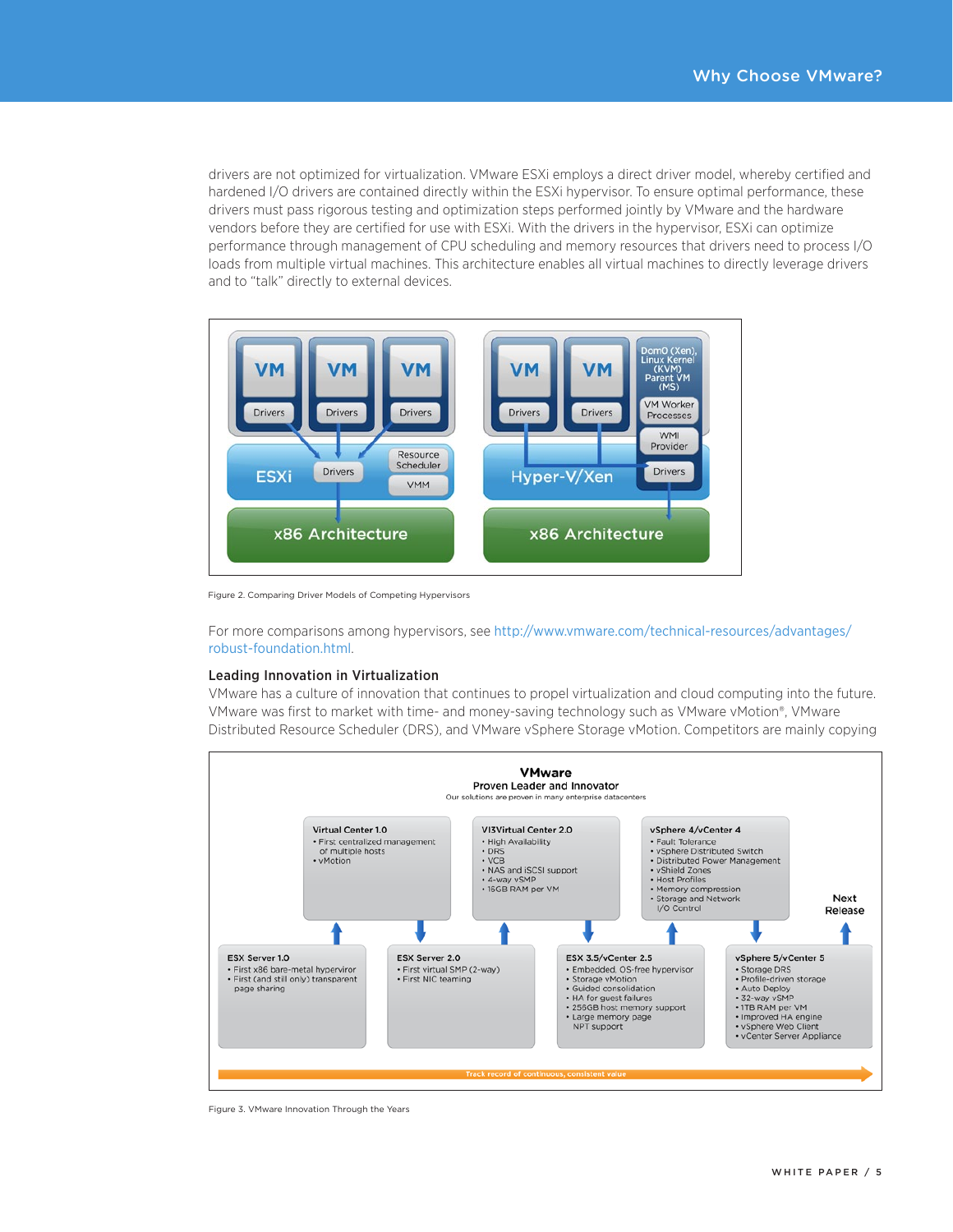these VMware features and roadmap or trying to graft technology best suited for a physical environment onto a virtual one, but VMware has not been resting on its laurels. With vSphere 5.0, VMware introduced VMware vSphere Storage DRS™, Profile-Driven Storage, Auto Deploy and more than 200 other enhancements, further extending the company's lead and ensuring that VMware customers obtain unparalleled levels of performance and reliability.

One example of VMware's technology leadership is in the area of storage management. VMware introduced VMware vSphere VMFS back in 2001. VMFS (Virtual Machine File System) leverages shared storage to allow multiple instances of ESXi to read and write concurrently to the same storage while using disk locking to allow only the hosts owning each individual virtual machine to write to the virtual disk files. This is a fundamental building block of achieving storage virtualization and creating a pool of storage resources. The competitors have recognized the need for more advanced storage management and have released their own storage management improvements, mainly Cluster Shared Volumes (CSV) for Hyper-V and StorageLink for XenServer, both released in 2009. However, VMware remains the only solution capable of live storage migration—the ability to move virtual machines from one storage array to another with no downtime. VMware has taken this concept even further with vSphere Storage DRS—automated load balancing of virtual machines across multiple storage arrays to avoid I/O bottlenecks and meet stringent service-level agreements. Finally, VMware has streamlined storage provisioning and improved agility with Profile-Driven Storage—a method of classifying storage tiers and managing initial and ongoing placement of virtual machines according to predefined virtualmachine requirements.



Figure 4. Advanced Storage Management Solutions by Different Virtualization Vendors

Storage management is just one of several areas in which VMware has demonstrated innovative thinking and technology leadership. VMware's unique developments with virtualization- and cloud-aware security are discussed in "Better Security for Your Cloud," later in this paper.

## VMware Solutions: Most Proven, Trusted and Widely Deployed

When selecting a cloud infrastructure platform, it is important to have one that is being deployed in production in a variety of customers, industries, and segments.

#### World's Most Successful Companies Run VMware

VMware is the proven choice for virtualization from the desktop through the datacenter to the cloud. More than 250,000 customers of all sizes have chosen VMware as their cloud infrastructure platform, including

- •100 percent of Fortune 100
- •100 percent of Fortune Global 100
- •99 percent of Fortune 1000
- <span id="page-5-0"></span>•97 percent of Fortune Global 500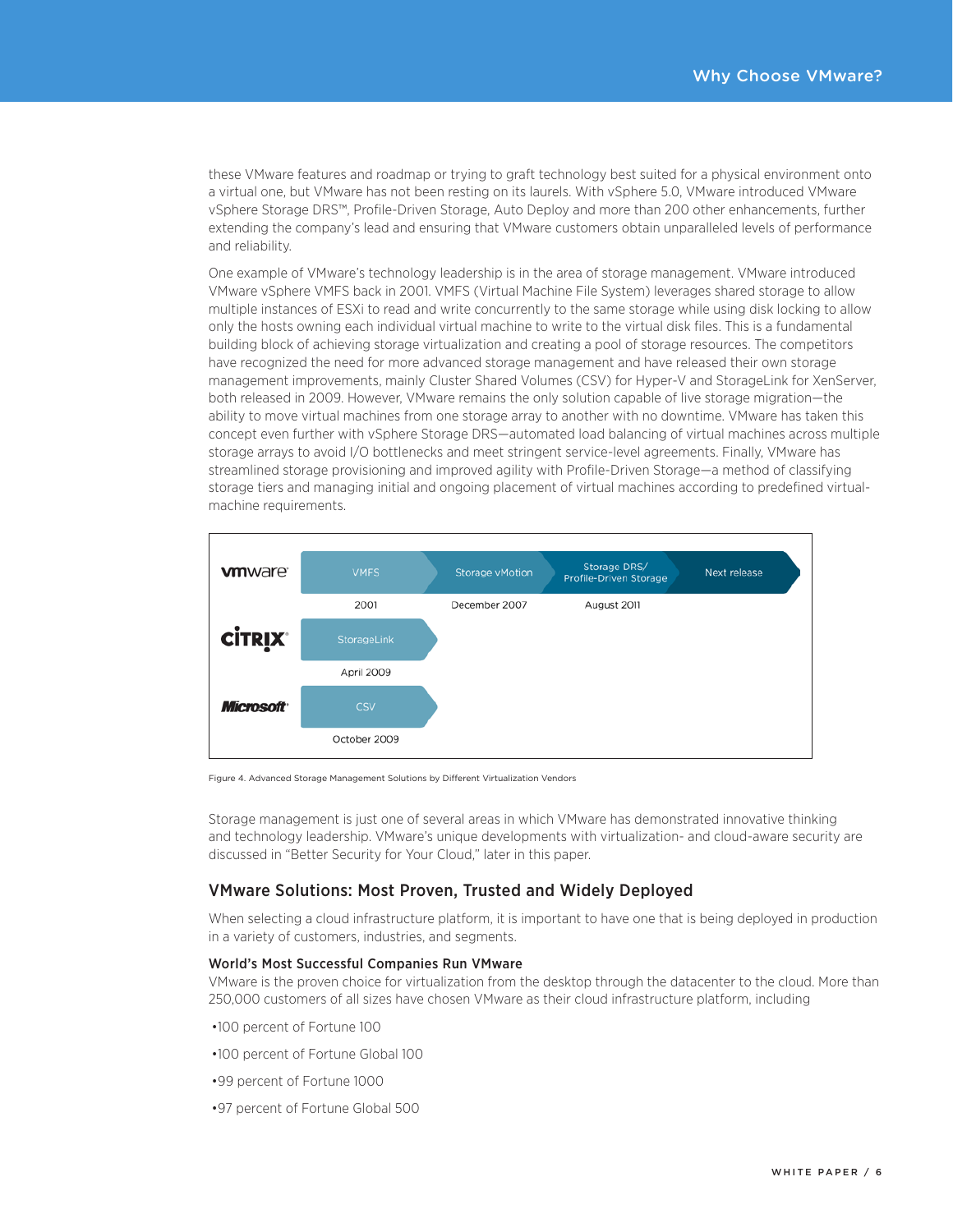Among the world's leading Fortune 1000 companies, VMware has been adopted across all industries, including

- .100 percent of manufacturers
- •100 percent of healthcare companies
- •100 percent of technology companies
- •100 percent of retailers
- •100 percent of transportation companies
- .97 percent of financial services companies
- .95 percent of telecommunications/media/entertainment

**Customers Trust VMware with Business-Critical Applications** 

"The university has virtualized 50,000 Exchange 2007 mailboxes on VMware Infrastructure. We not only have a more manageable and flexible Exchange environment, but we have replaced Microsoft clustering with VMware's built-in high availability solutions such as HA and vMotion. We couldn't be happier with the uptime and performance of our Exchange implementation on VMware. VMware technology works for small companies all the way up to massive financial institutions. And clearly, it has worked for us."

- Adrian Jane, Infrastructure and Operations Manager, University of Plymouth

Customers trust vSphere and its advanced capabilities to virtualize business-critical applications, which enable them to respond to business needs faster. In just over one year, customers have increased the virtualization of tier 1 applications such as Microsoft SharePoint and Oracle DB significantly.



Figure 5. Percentage of Workload Instances Running on VMware in Customer Base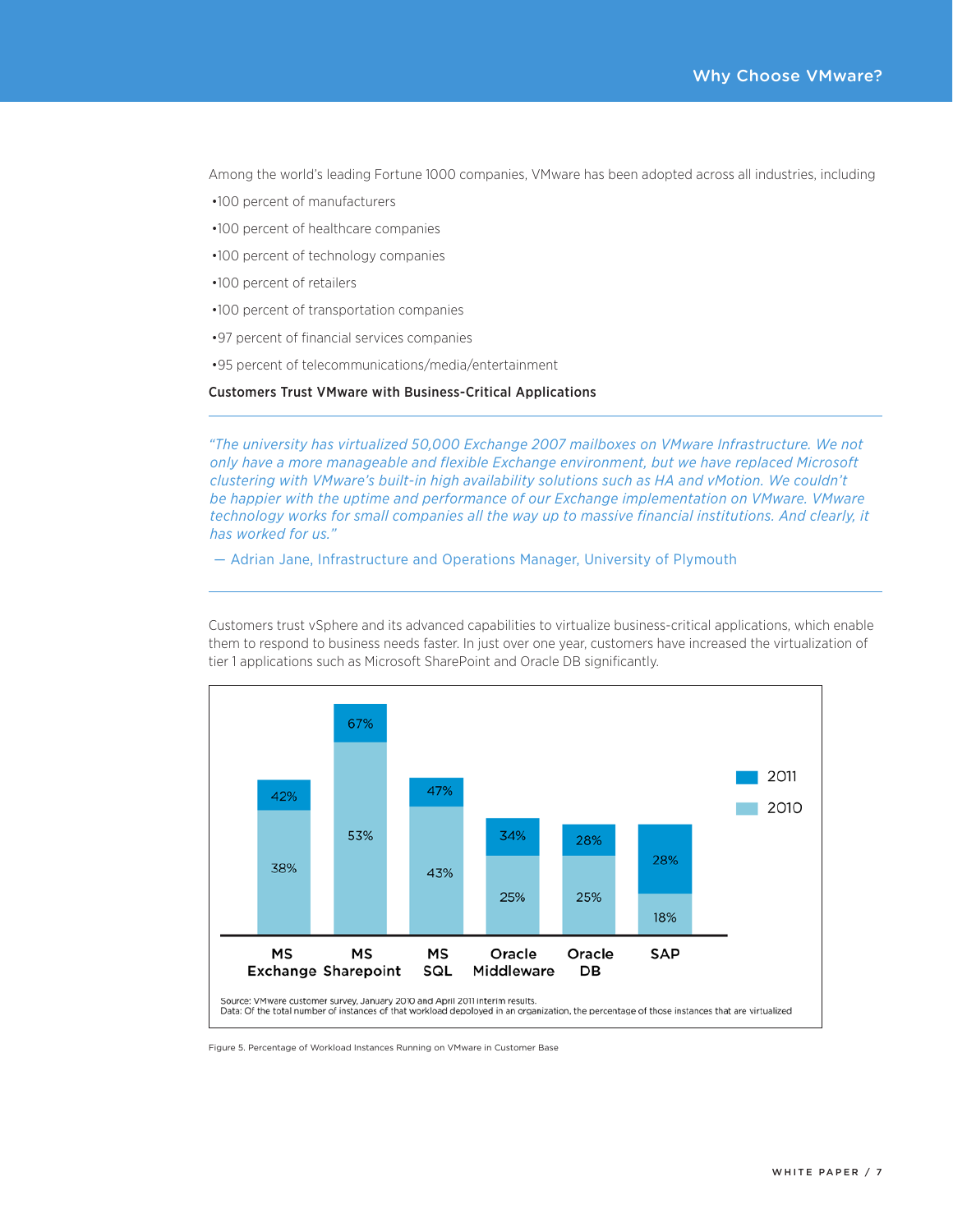

Figure 6. Comparing VMware Workload-Agnostic Approach to the Competitors

In addition to customers, independent technology analysts have also recognized VMware as being the leaders in virtualization. In fact, Gartner has placed VMware in the leaders quadrant of its x86 Virtualization Magic Quadrantand VMware is the only vendor to receive that ranking each year the Magic Quadrant has been published.

# **VMware Ecosystem: The Most Flexibility and Choice**

The VMware approach to cloud infrastructure provides customers with the most choice and flexibility in selecting hardware and application components that best suit their needs, and customers know that VMware solutions integrate well with their existing technology investments. VMware follows a workloadagnostic approach with no "preferred" workload, delivering uniformly high performance across all virtualized applications. This makes it possible to have one platform instead of multiple silos.

VMware works closely with its large ecosystem of partners (software vendors, system OEMs and peripheral manufacturers) to certify their products with the VMware vSphere platform-usually delivering certification when those products are first released. The result of working with such a wide variety of technology vendors is that VMware technology works across the broadest array of IT environments, ySphere supports more quest operating systems than any other x86 virtualization platform; in fact, it supports more versions of Windows than Microsoft does. vSphere is certified on more than 1,000 server models for very broad hardware support, and over 1,600 software providers have explicitly issued support statements for 3,000 applications running on the vSphere platform.

### VMware Supports the Largest Number of Guest Operating Systems

vSphere has a unique multimode capability that allows it to support the broadest range of guest operating systems and processors. vSphere takes full advantage of the latest hardware acceleration features built in to recent Intel and AMD processors, yet it can also run older guest OSs on earlier processors. With VMware's exclusive technology, vSphere can run off-the-shelf operating systems at near-native performance. Other hypervisors suffer serious performance degradation with unmodified quests, and they require nonstandard guest modifications such as paravirtualization (Xen) or "Enlightenments" (Hyper-V) in order to deliver acceptable performance. The need for modifications also means those hypervisors do not support as many operating systems.

<span id="page-7-0"></span>vSphere supports all guest operating systems in a consistent, unbiased manner. For example, the advanced memory management techniques of vSphere 5.0, including memory ballooning, transparent page sharing and memory compression, are applied to all guest operating systems. In comparison, Hyper-V Dynamic Memory-a new feature included in Windows Server 2008 R2 with SP1-works only with a limited number of Windows guest operating systems (Windows Server 2003, Windows Server 2008, Windows Vista, and Windows 7) and no Linux quest operating systems.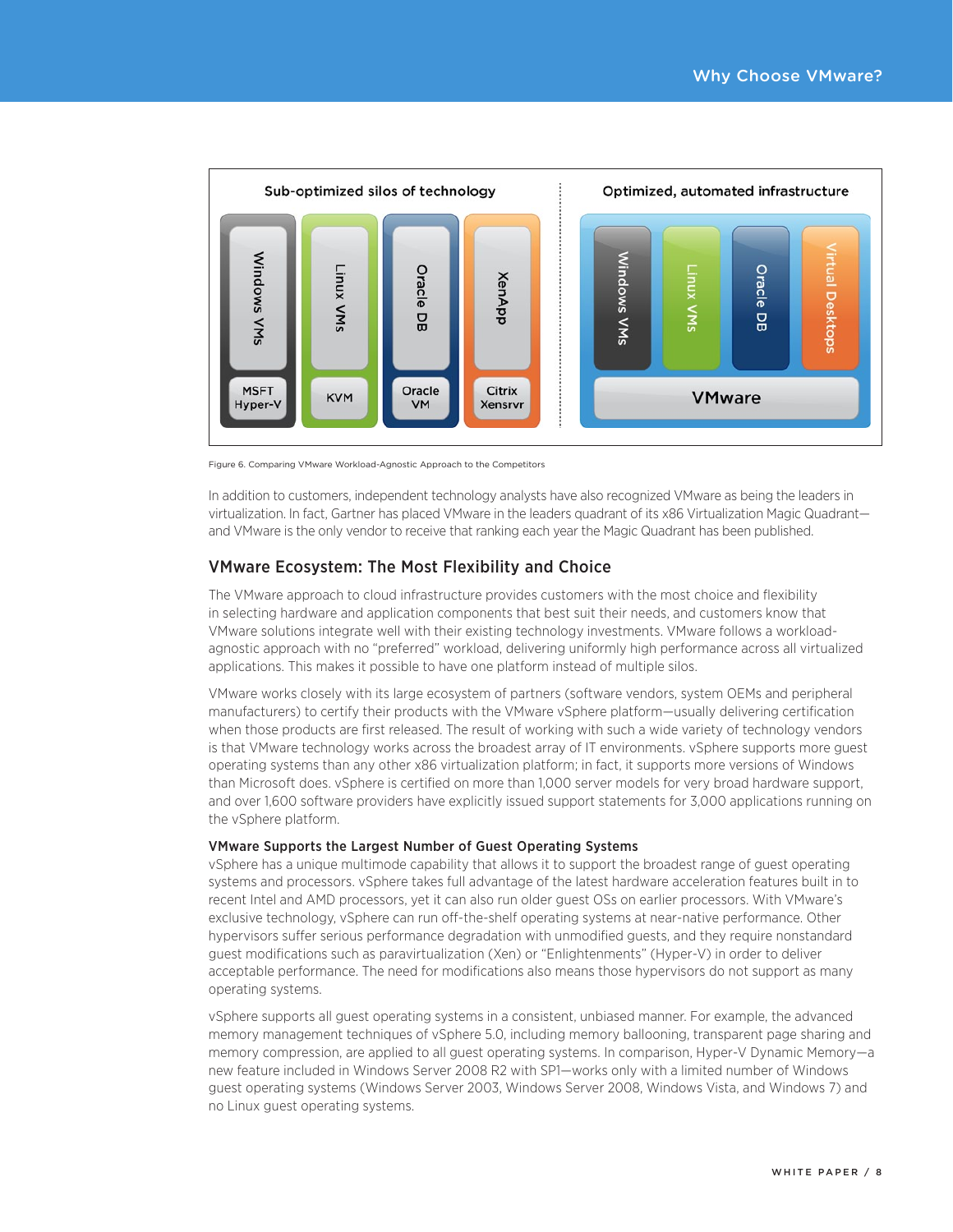| <b>GUEST OPERATING SYSTEM</b><br><b>SUPPORT</b> | <b>VMWARE</b><br><b>VSPHERE 5</b> | <b>MICROSOFT</b><br><b>WINDOWS</b><br><b>2008 SERVER</b><br><b>R2 SP1 WITH</b><br><b>HYPER-V</b> | <b>CITRIX</b><br><b>XENSERVER</b><br>5.6 SP1 |
|-------------------------------------------------|-----------------------------------|--------------------------------------------------------------------------------------------------|----------------------------------------------|
| TOTAL                                           | 83                                | 25                                                                                               | 29                                           |
| Windows NT 4.0                                  | $\checkmark$                      | ×                                                                                                | $\pmb{\times}$                               |
| Windows 2000                                    | $\checkmark$                      | ×                                                                                                | $\checkmark$                                 |
| Windows Server 2003 64-bit                      | $\checkmark$                      | $\checkmark$                                                                                     | $\checkmark$                                 |
| Windows Server 2003                             | $\checkmark$                      | $\checkmark$                                                                                     | $\checkmark$                                 |
| Windows Server 2008 64-bit                      | $\checkmark$                      | $\checkmark$                                                                                     | $\checkmark$                                 |
| Windows Server 2008                             | $\checkmark$                      | $\checkmark$                                                                                     | $\checkmark$                                 |
| Windows 7 64-bit                                | $\checkmark$                      | $\checkmark$                                                                                     | $\checkmark$                                 |
| Windows 7                                       | ✓                                 | ✓                                                                                                | ✓                                            |
| Windows XP 64-bit                               | $\checkmark$                      | $\checkmark$                                                                                     | ×                                            |
| Windows XP                                      | $\checkmark$                      | ✓                                                                                                | $\checkmark$                                 |
| Windows Vista 64-bit                            | $\checkmark$                      | ✓                                                                                                | ×                                            |
| Windows Vista                                   | $\checkmark$                      | $\checkmark$                                                                                     | $\checkmark$                                 |
| Windows 98                                      | $\checkmark$                      | $\pmb{\times}$                                                                                   | ×                                            |
| Windows 95                                      | $\checkmark$                      | ×                                                                                                | ×                                            |
| Windows 3.1                                     | $\checkmark$                      | ×                                                                                                | ×                                            |
| MS-DOS 6.22                                     | $\checkmark$                      | ×                                                                                                | ×                                            |
| Windows Preinstallation Environment 2 64-bit    | $\checkmark$                      | ×                                                                                                | ×                                            |
| Windows Preinstallation Environment 2           | $\checkmark$                      | ×                                                                                                | ×                                            |
| Windows Home Server 2011                        | ×                                 | $\checkmark$                                                                                     | ×                                            |
| Windows Storage Server 2008 R2                  | ×                                 | $\checkmark$                                                                                     | ×                                            |

See the VMware Guest Operating System Installation Guide on www.vmware.com for full details on support for guest operating systems.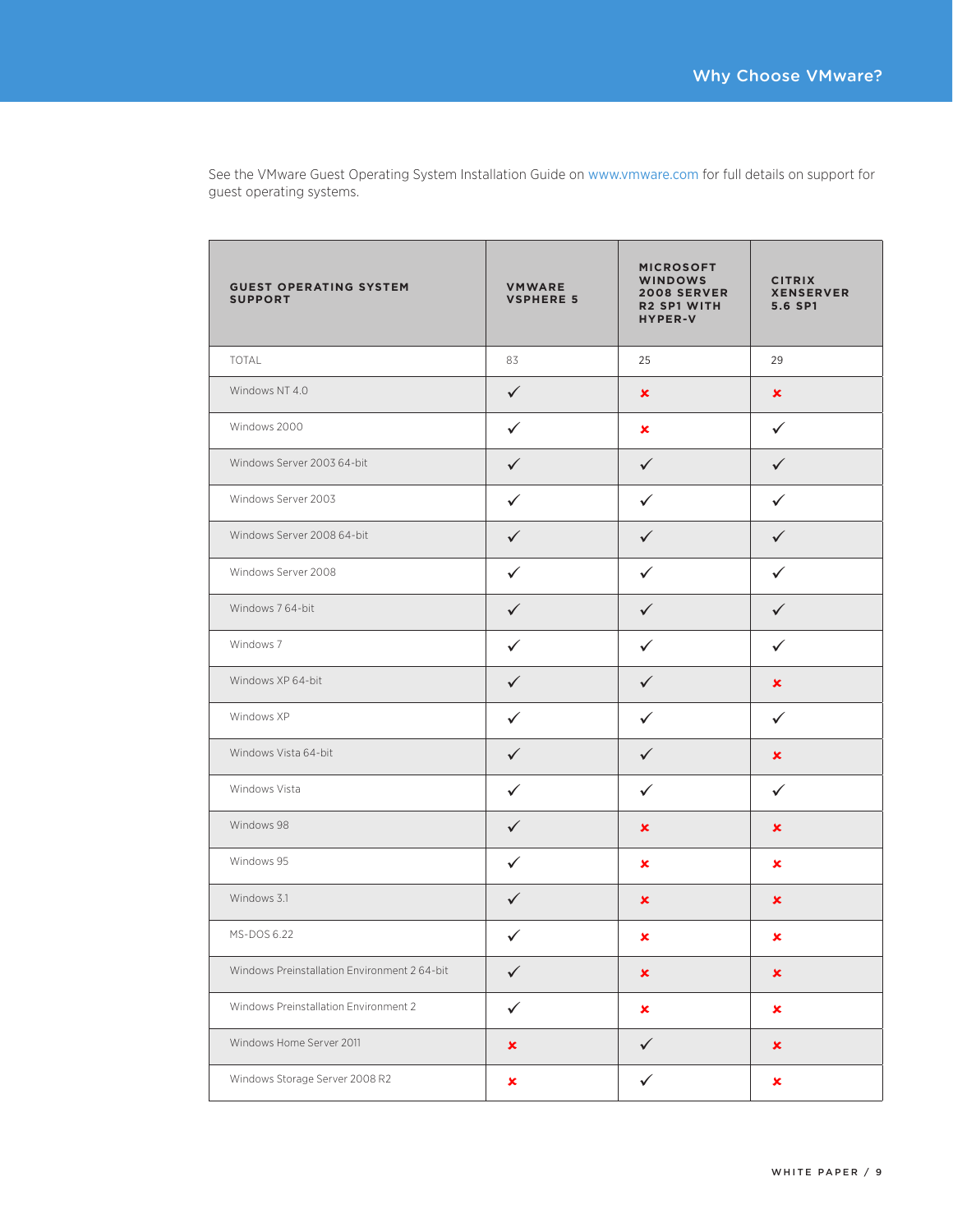| <b>GUEST OPERATING SYSTEM</b><br><b>SUPPORT</b> | <b>VMWARE</b><br><b>VSPHERE 5</b> | <b>MICROSOFT</b><br><b>WINDOWS</b><br><b>2008 SERVER</b><br><b>R2 SP1 WITH</b><br><b>HYPER-V</b> | <b>CITRIX</b><br><b>XENSERVER</b><br>5.6 SP1 |
|-------------------------------------------------|-----------------------------------|--------------------------------------------------------------------------------------------------|----------------------------------------------|
| Windows Small Business Server 2003              | $\pmb{\times}$                    | $\pmb{\times}$                                                                                   | $\checkmark$                                 |
| Windows Small Business Server 2011              | ×                                 | ✓                                                                                                | ×                                            |
| Red Hat Enterprise Linux 6 64-bit               | $\checkmark$                      | $\checkmark$                                                                                     | $\checkmark$                                 |
| Red Hat Enterprise Linux 6                      | $\checkmark$                      | ✓                                                                                                | ×                                            |
| Red Hat Enterprise Linux 5 64-bit               | $\checkmark$                      | $\checkmark$                                                                                     | $\checkmark$                                 |
| Red Hat Enterprise Linux 5                      | $\checkmark$                      | ✓                                                                                                | ✓                                            |
| Red Hat Enterprise Linux 4 64-bit               | $\checkmark$                      | $\pmb{\times}$                                                                                   | $\pmb{\times}$                               |
| Red Hat Enterprise Linux 4                      | $\checkmark$                      | ×                                                                                                | ✓                                            |
| Red Hat Enterprise Linux 3 64-bit               | $\checkmark$                      | $\pmb{\times}$                                                                                   | $\pmb{\times}$                               |
| Red Hat Enterprise Linux 3                      | $\checkmark$                      | ×                                                                                                | $\checkmark$                                 |
| Red Hat Enterprise Linux 2.1                    | $\checkmark$                      | ×                                                                                                | ×                                            |
| SUSE Linux Enterprise Server 11 64-bit          | ✓                                 | ✓                                                                                                | ✓                                            |
| SUSE Linux Enterprise Server 11                 | $\checkmark$                      | ✓                                                                                                | ✓                                            |
| SUSE Linux Enterprise Server 10 64-bit          | $\checkmark$                      | ✓                                                                                                | ✓                                            |
| SUSE Linux Enterprise Server 10                 | $\checkmark$                      | $\checkmark$                                                                                     | $\checkmark$                                 |
| SUSE Linux Enterprise Server 9 64-bit           | $\checkmark$                      | ×                                                                                                | ×                                            |
| SUSE Linux Enterprise Server 9                  | $\checkmark$                      | $\pmb{\times}$                                                                                   | $\checkmark$                                 |
| SUSE Linux Enterprise Server 8                  | $\checkmark$                      | $\pmb{\times}$                                                                                   | $\pmb{\times}$                               |
| Ubuntu 10 Linux 64-bit                          | $\checkmark$                      | ×                                                                                                | ×                                            |
| Ubuntu 10 Linux                                 | $\checkmark$                      | ×                                                                                                | ×                                            |
| Ubuntu 9 Linux 64-bit                           | $\checkmark$                      | $\pmb{\times}$                                                                                   | ×                                            |
| Ubuntu 9 Linux                                  | $\checkmark$                      | $\pmb{\times}$                                                                                   | ×                                            |
| Ubuntu 8 Linux 64-bit                           | $\checkmark$                      | ×                                                                                                | ×                                            |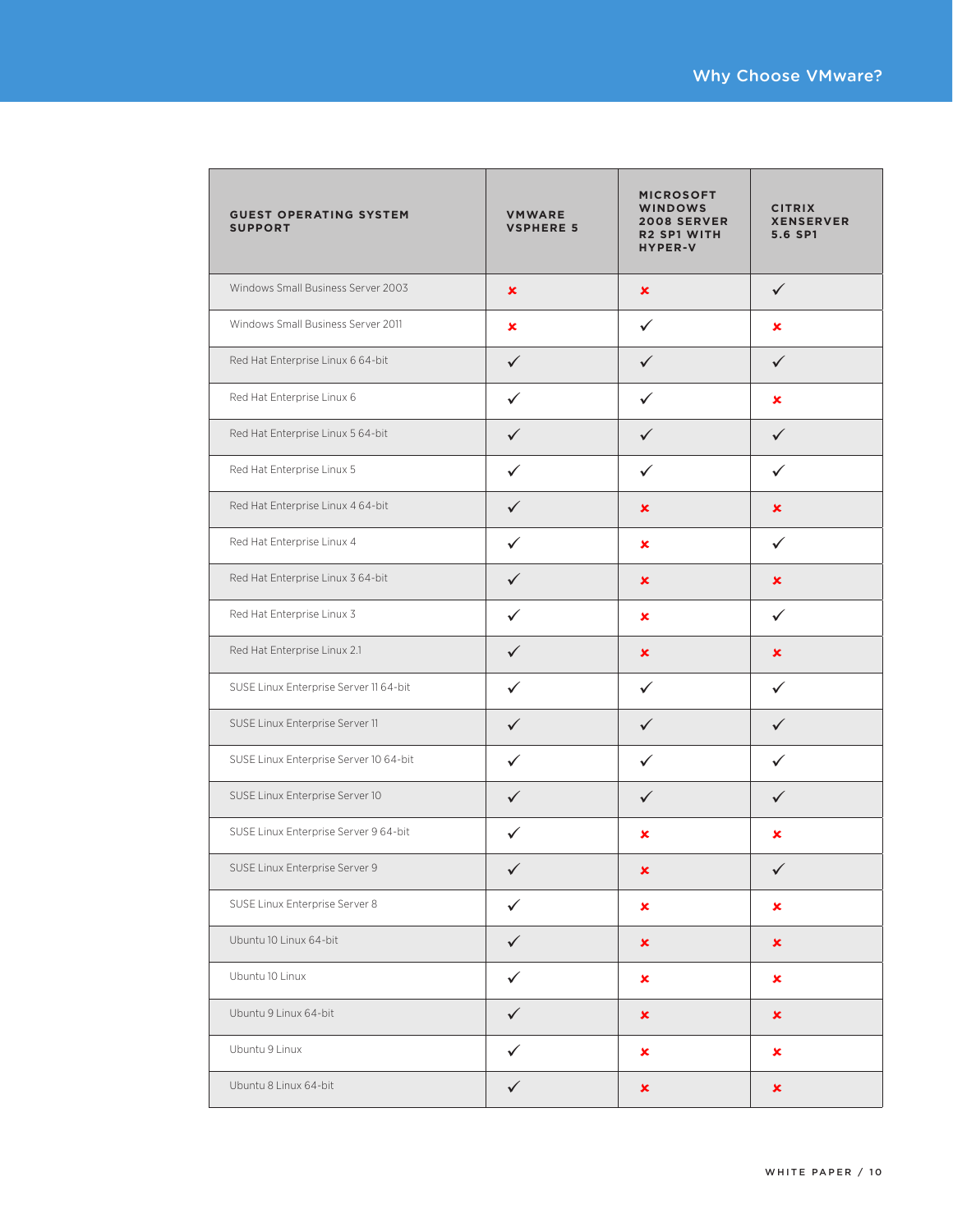| <b>GUEST OPERATING SYSTEM</b><br><b>SUPPORT</b> | <b>VMWARE</b><br><b>VSPHERE 5</b> | <b>MICROSOFT</b><br><b>WINDOWS</b><br><b>2008 SERVER</b><br><b>R2 SP1 WITH</b><br><b>HYPER-V</b> | <b>CITRIX</b><br><b>XENSERVER</b><br>5.6 SP1 |
|-------------------------------------------------|-----------------------------------|--------------------------------------------------------------------------------------------------|----------------------------------------------|
| Ubuntu 8 Linux                                  | $\checkmark$                      | ×                                                                                                | ×                                            |
| Ubuntu 7 Linux 64-bit                           | $\checkmark$                      | $\pmb{\times}$                                                                                   | $\pmb{\times}$                               |
| Ubuntu 7 Linux                                  | $\checkmark$                      | ×                                                                                                | ×                                            |
| Novell NetWare 6                                | $\checkmark$                      | ×                                                                                                | ×                                            |
| Novell NetWare 5                                | $\checkmark$                      | ×                                                                                                | ×                                            |
| OS/2 Warp 4                                     | $\checkmark$                      | ×                                                                                                | $\pmb{\times}$                               |
| Oracle (Sun) Solaris 10 x86 64-bit              | $\checkmark$                      | ×                                                                                                | $\pmb{\times}$                               |
| Oracle Solaris 10 x86                           | $\checkmark$                      | $\pmb{\times}$                                                                                   | $\pmb{\times}$                               |
| Oracle Solaris 9 x86                            | $\checkmark$                      | ×                                                                                                | ×                                            |
| Oracle Solaris 8 x86                            | $\checkmark$                      | $\pmb{\times}$                                                                                   | ×                                            |
| SCO OpenServer 5                                | $\checkmark$                      | ×                                                                                                | $\pmb{\times}$                               |
| SCO UnixWare 7                                  | $\checkmark$                      | ×                                                                                                | ×                                            |
| CentOS 6 64-bit                                 | $\checkmark$                      | ✓                                                                                                | ×                                            |
| CentOS <sub>6</sub>                             | $\checkmark$                      | $\checkmark$                                                                                     | $\checkmark$                                 |
| CentOS 5 64-bit                                 | $\checkmark$                      | $\checkmark$                                                                                     | $\checkmark$                                 |
| CentOS 5                                        | $\checkmark$                      | $\checkmark$                                                                                     | $\checkmark$                                 |
| CentOS 4 64-bit                                 | $\checkmark$                      | ×                                                                                                | ×                                            |
| CentOS 4                                        | $\checkmark$                      | $\pmb{\times}$                                                                                   | $\checkmark$                                 |
| Oracle Linux 6 64-bit                           | $\checkmark$                      | $\pmb{\times}$                                                                                   | $\pmb{\times}$                               |
| Oracle Linux 6                                  | $\checkmark$                      | $\pmb{\times}$                                                                                   | $\pmb{\times}$                               |
| Oracle Enterprise Linux 5 64-bit                | ✓                                 | ×                                                                                                | $\checkmark$                                 |
| Oracle Enterprise Linux 5                       | $\checkmark$                      | $\pmb{\times}$                                                                                   | $\checkmark$                                 |
| Oracle Enterprise Linux 4 64-bit                | $\checkmark$                      | $\pmb{\times}$                                                                                   | $\pmb{\times}$                               |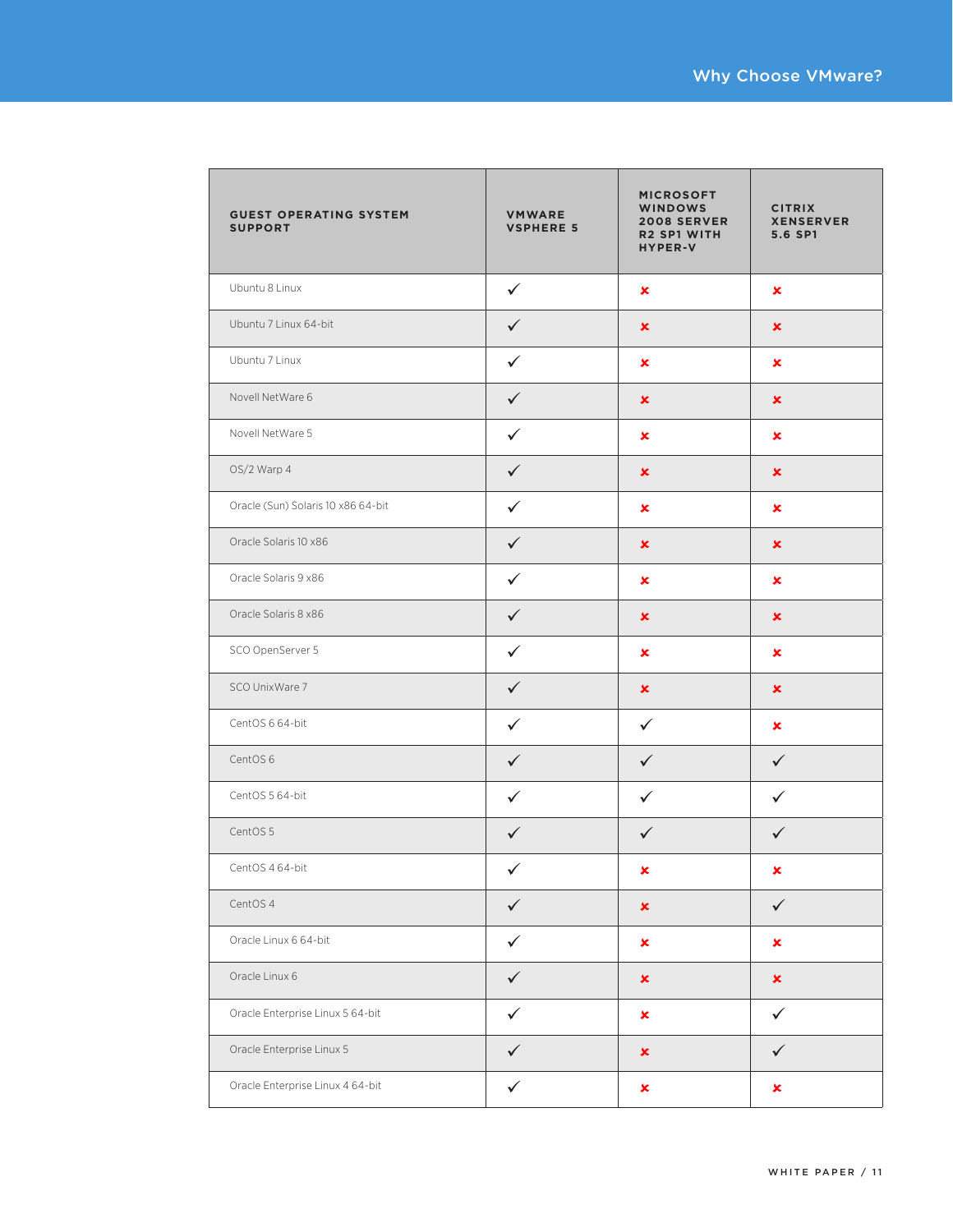| <b>GUEST OPERATING SYSTEM</b><br><b>SUPPORT</b> | <b>VMWARE</b><br><b>VSPHERE 5</b> | <b>MICROSOFT</b><br><b>WINDOWS</b><br><b>2008 SERVER</b><br><b>R2 SP1 WITH</b><br><b>HYPER-V</b> | <b>CITRIX</b><br><b>XENSERVER</b><br>5.6 SP1 |
|-------------------------------------------------|-----------------------------------|--------------------------------------------------------------------------------------------------|----------------------------------------------|
| Oracle Enterprise Linux 4                       | $\checkmark$                      | $\pmb{\times}$                                                                                   | $\pmb{\times}$                               |
| Debian 6 64-bit                                 | $\checkmark$                      | ×                                                                                                | $\checkmark$                                 |
| Debian 6                                        | $\checkmark$                      | ×                                                                                                | $\checkmark$                                 |
| Debian 5 64-bit                                 | $\checkmark$                      | ×                                                                                                | ×                                            |
| Debian 5                                        | $\checkmark$                      | $\pmb{\times}$                                                                                   | $\checkmark$                                 |
| Debian 4 64-bit                                 | $\checkmark$                      | ×                                                                                                | $\pmb{\times}$                               |
| Debian 4                                        | $\checkmark$                      | $\pmb{\times}$                                                                                   | $\pmb{\times}$                               |
| FreeBSD 8 64-bit                                | $\checkmark$                      | ×                                                                                                | ×                                            |
| FreeBSD 8                                       | $\checkmark$                      | $\pmb{\times}$                                                                                   | $\pmb{\times}$                               |
| FreeBSD 764-bit                                 | $\checkmark$                      | ×                                                                                                | ×                                            |
| FreeBSD 7                                       | $\checkmark$                      | ×                                                                                                | ×                                            |
| FreeBSD 6 64-bit                                | $\checkmark$                      | ×                                                                                                | ×                                            |
| FreeBSD 6                                       | $\checkmark$                      | ×                                                                                                | ×                                            |
| Asianux 4 64-bit                                | $\checkmark$                      | ×                                                                                                | ×                                            |
| Asianux 4                                       | $\checkmark$                      | ×                                                                                                | $\pmb{\times}$                               |
| Asianux 3 64-bit                                | $\checkmark$                      | ×                                                                                                | $\pmb{\times}$                               |
| Asianux 3                                       | $\checkmark$                      | ×                                                                                                | $\pmb{\times}$                               |
| Serenity Systems eComStation 2                  | $\checkmark$                      | $\pmb{\times}$                                                                                   | $\pmb{\times}$                               |
| Serenity Systems eComStation 1.2R               | $\checkmark$                      | $\pmb{\times}$                                                                                   | $\pmb{\times}$                               |
| Apple Mac OS X 10 64-bit                        | $\checkmark$                      | ×                                                                                                | ×                                            |
| Apple Mac OS X 10                               | $\checkmark$                      | $\pmb{\times}$                                                                                   | $\pmb{\times}$                               |
| TOTAL                                           | 83                                | 25                                                                                               | 29                                           |

Table 1. Comparing Guest Operating System Support Among Virtualization Platforms Data collected September 12, 2011

**r**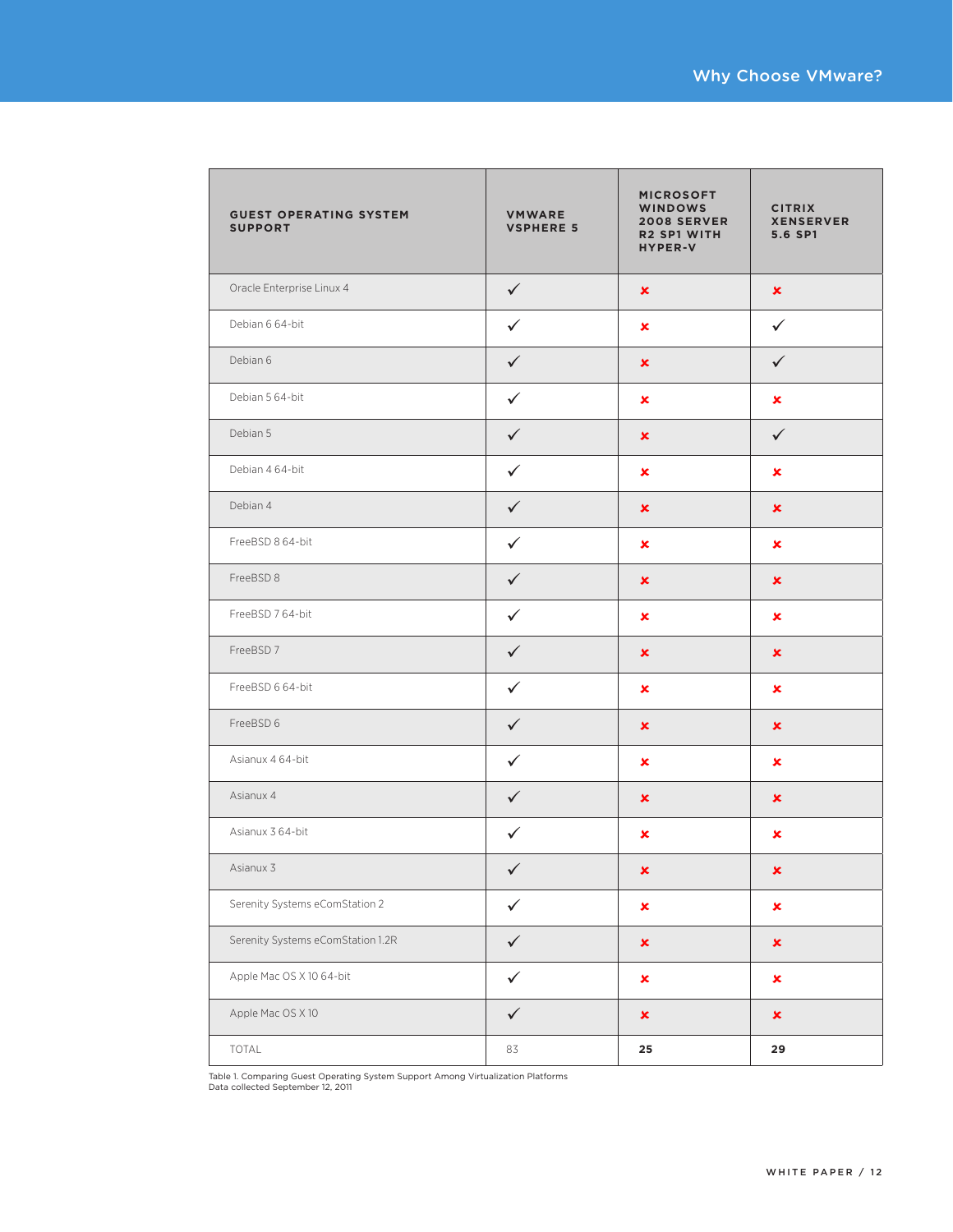# Access to Broad Application Support

VMware has also garnered extensive support from enterprise application vendors. In fact, independent analysts have concluded that VMware has the broadest support for applications, with almost 3,000 applications supported.

More and more independent software vendors (ISVs) test their software on VMware even before they release it. Most major global software vendors support customers running their applications in and with VMware environments, including

- Adobe
- •Avava
- BMC Software
- •Borland Software Corp.
- Cisco Systems
- •Computer Associates
- $\cdot$ Dell
- $-EMC$
- $\bullet$ HP
- $\cdot$  $\mathsf{IBM}$
- Juniper Networks
- · McAfee
- •Microsoft
- ·MySQL
- •Oracle
- $\bullet$  Red Hat
- Research in Motion
- $-SAP$
- •Symantec
- •TIBCO

# More Choice for Your Cloud

Cloud computing is the antidote to inflexible, overly complex IT infrastructures. It separates applications and information from the complexity of underlying infrastructure, so IT can focus on the support and enablement of business value. While there are different models of cloud computing to choose from—private cloud, public cloud, or hybrid cloud—virtualization provides the first layer of abstraction away from the physical infrastructure. With VMware, customers can progress toward the cloud-computing model of their choice, knowing that they all share vSphere as the common virtualization engine.

The flexibility of the VMware cloud can be summarized in two points:

- VM ware vCloud® is the most pragmatic path to cloud computing.
- •vCloud partners offer greater choice and compatibility for the public cloud.

# VMware vCloud: The Most Pragmatic Approach to Cloud Computing

*VMware vCloud Director enables Siemens IT Solutions and Services to bring out a cloud service offering that combines outstanding self-service features with robust security in a multitenant environment."*

— Jordan Janeczko, Global Technology Manager for Cloud Computing, Siemens IT Solutions and Services GmbH

<span id="page-12-0"></span>Many vendors have a narrow vision of what their cloud looks like, or they claim to have a cloud solution when their products can't deliver the necessary elements of true cloud computing. Some have a one-size-fits-all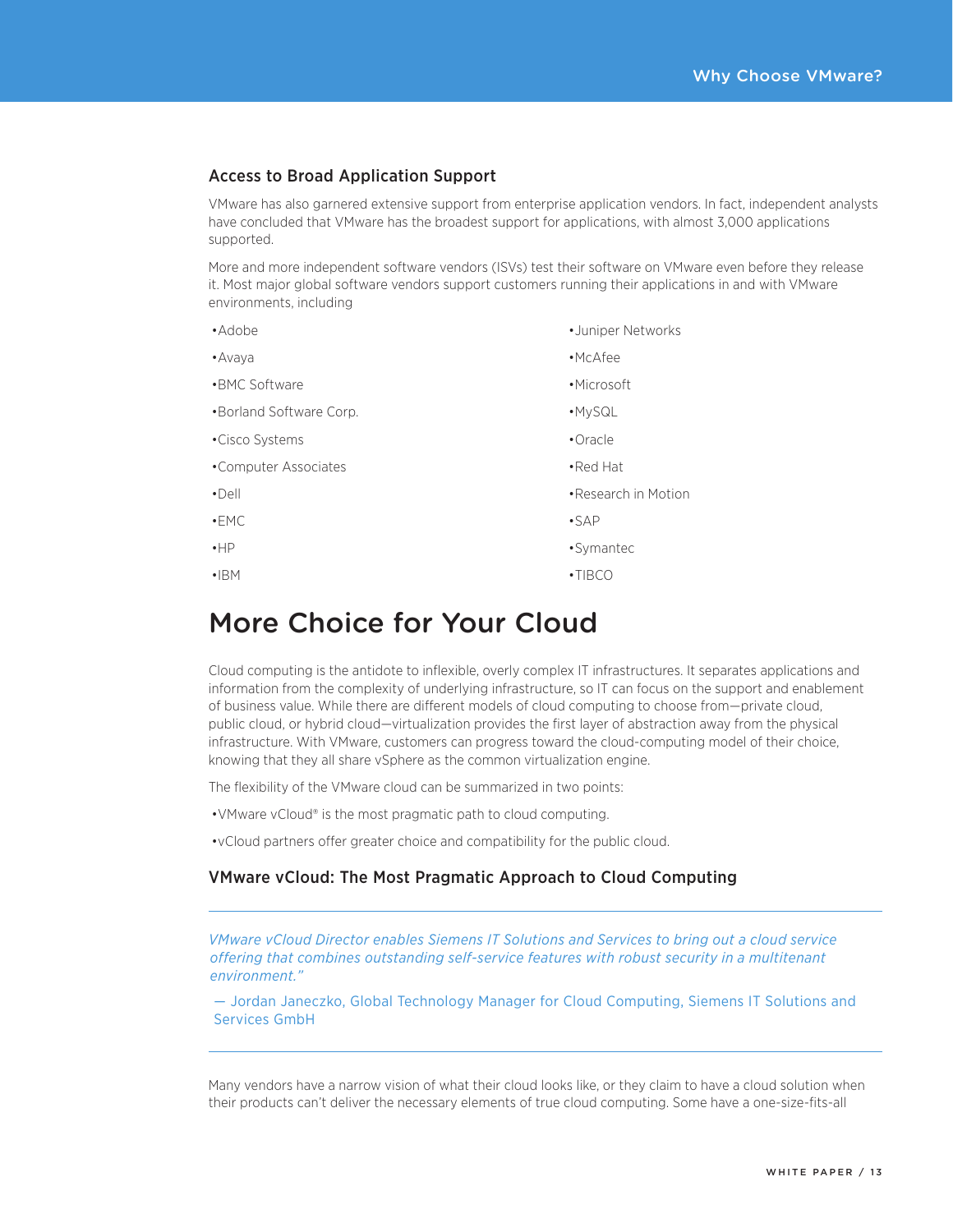approach that locks customers into a single cloud provider. They force customers to keep their applications hosted with that provider with no way to change that decision as business needs dictate, and they often ignore private clouds in the customer's datacenter as an ongoing option. Other vendors require burdensome application rewrites, which are very costly and time consuming.

Rather than imposing vendor lock-in or forcing customers to completely re-engineer their application infrastructures, VMware brings the benefits of cloud computing to its customers in an evolutionary and pragmatic way. The VMware cloud model requires that customers make only incremental technology changes to achieve the agility and other benefits the cloud has to offer. VMware's goal is to enable customers to benefit from the full spectrum of cloud computing while maximizing their existing infrastructure investments.



Figure 7. vCloud Solution

#### **Complete Cloud Infrastructure Solution**

The VMware cloud infrastructure solution is built on top of vSphere and provides all the components needed to transform an internal datacenter into a secure private cloud with extensibility to public clouds. By integrating with and extending the capabilities of vSphere, VMware cloud infrastructure solutions deliver all the benefits of cloud computing:

- . Increased business agility through rapid self-service of on-demand resources
- •Reduced costs through efficient delivery of resources and consolidation of infrastructure
- ·Improved security and compliance
- Application portability and interoperability between private and public clouds

Competitor solutions fall short in their ability to deliver on all aspects of setting up a secure cloud environment.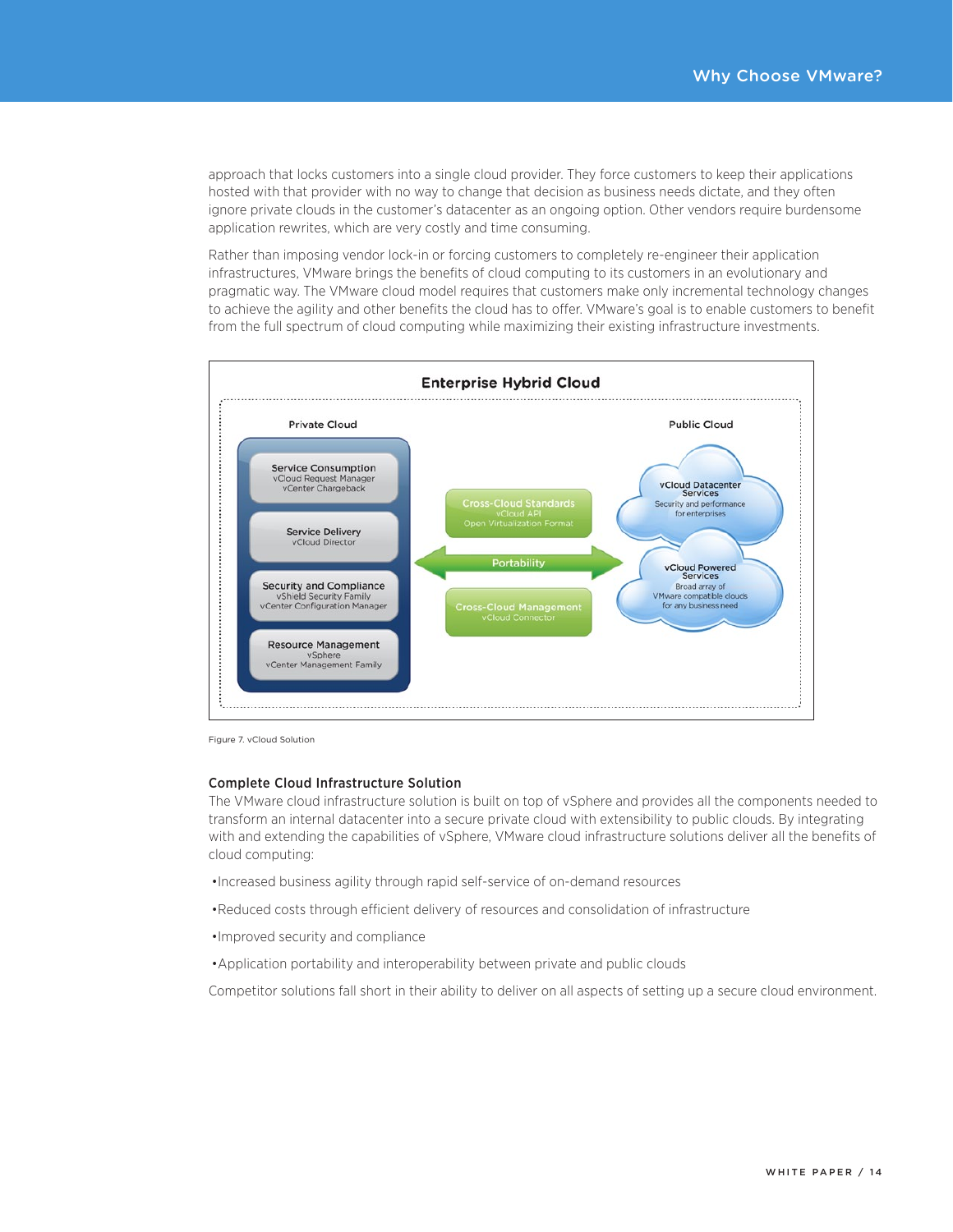|                              | <b><i>VMWARE VCLOUD</i></b>                                                                                                                                                                                                                                                                                                                  | <b>MICROSOFT</b><br><b>HYPER-V AND</b><br><b>SYSTEM CENTER</b>                                                                                                                                                                          | <b>CITRIX XENSERVER</b><br><b>AND CLOUDSTACK</b>                                                                                                                                           |
|------------------------------|----------------------------------------------------------------------------------------------------------------------------------------------------------------------------------------------------------------------------------------------------------------------------------------------------------------------------------------------|-----------------------------------------------------------------------------------------------------------------------------------------------------------------------------------------------------------------------------------------|--------------------------------------------------------------------------------------------------------------------------------------------------------------------------------------------|
| Cloud Consumption            | ✓<br>VMware vCloud Director™ and<br>VMware vCenter Chargeback™<br>•Secure multitenancy<br>.Virtual datacenters with pooled<br>resources<br>•Policy-based self-service portal<br>·Integrated chargeback with<br>vSphere aware constructs                                                                                                      | $\tilde{\phantom{a}}$<br><b>SCVMM Self-Service Portal</b><br>.No multitenancy<br>. Third-party tools required for<br>monitoring consumption<br>•Limited automation:<br>administrator intervention<br>required                           | $\tilde{\phantom{a}}$<br><b>CloudStack</b><br>•Manual segregation for<br>multitenancy<br>.No virtual datacenter constructs<br>•Recent acquisition, still<br>integrating with Citrix        |
| Operations and<br>Management | $\checkmark$<br>VMware vCenter™ Operations<br>• Actionable intelligence for rapid<br>problem resolution<br>•Patented analytics for preemptive<br>identification of building<br>problems<br>•Powerful visualization of<br>impending issues and risks                                                                                          | $\tilde{\phantom{a}}$<br><b>System Center</b><br>•Requires multiple System Center<br>solutions<br>•Complicated setup relies on static<br>thresholds that trigger many false<br>alarms<br>•Does not scale well for large<br>environments | ×<br>Nothing comparable                                                                                                                                                                    |
| Security and<br>Compliance   | $\checkmark$<br>VMware vShield™ and VMware<br>vCenter Configuration Manager™<br>·Virtualization-aware security<br>.Built-in firewall, NAT, site-to-site<br>VPN, DHCP, flow monitoring, and<br>load balancing<br>•Automated collection, analysis,<br>remediation and patching with<br>configuration templates                                 | ×<br>Nothing comparable                                                                                                                                                                                                                 | ×<br>Nothing comparable                                                                                                                                                                    |
| Virtualization               | $\checkmark$<br>vSphere and vCenter<br>•True, purpose-built thin<br>hypervisor<br>• Advanced business continuity<br>solutions<br>-VMware vSphere High Availability<br>-VMware vSphere Fault Tolerance<br>-NIC teaming<br>-vMotion/Storage vMotion<br>•Advanced storage management<br>capabilities<br>-Storage DRS<br>-Profile-Driven Storage | $\tilde{\phantom{a}}$<br>Hyper-V<br>•Hypervisor is a feature of a<br>general-purpose OS<br>.No logical resource pools<br>•Lacks many of the advanced<br>capabilities available in vSphere                                               | $\rightarrow$<br><b>XenServer</b><br>•Hypervisor is a feature of a<br>general-purpose OS<br>.No logical resource pools<br>•Lacks many of the advanced<br>capabilities available in vSphere |

### **Real Path to Hybrid Clouds**

Customers can use the VMware cloud infrastructure solutions to build their own private clouds, but what if they need to move workloads out to public clouds for capacity or cost reasons? Customers who choose VMware can be assured that their workloads are portable to public clouds because of VMware cross-cloud management tools and cross-cloud standards.

VMware is the only vendor today that provides cross-cloud management capabilities, delivering the ability to view and manage private and public cloud resources through a "single pane of glass" (with the vSphere Client) and making the hybrid cloud model a reality. Other private cloud vendors claim to support hybrid clouds, but they make it extremely difficult to move workloads around. For example, moving a virtual machine from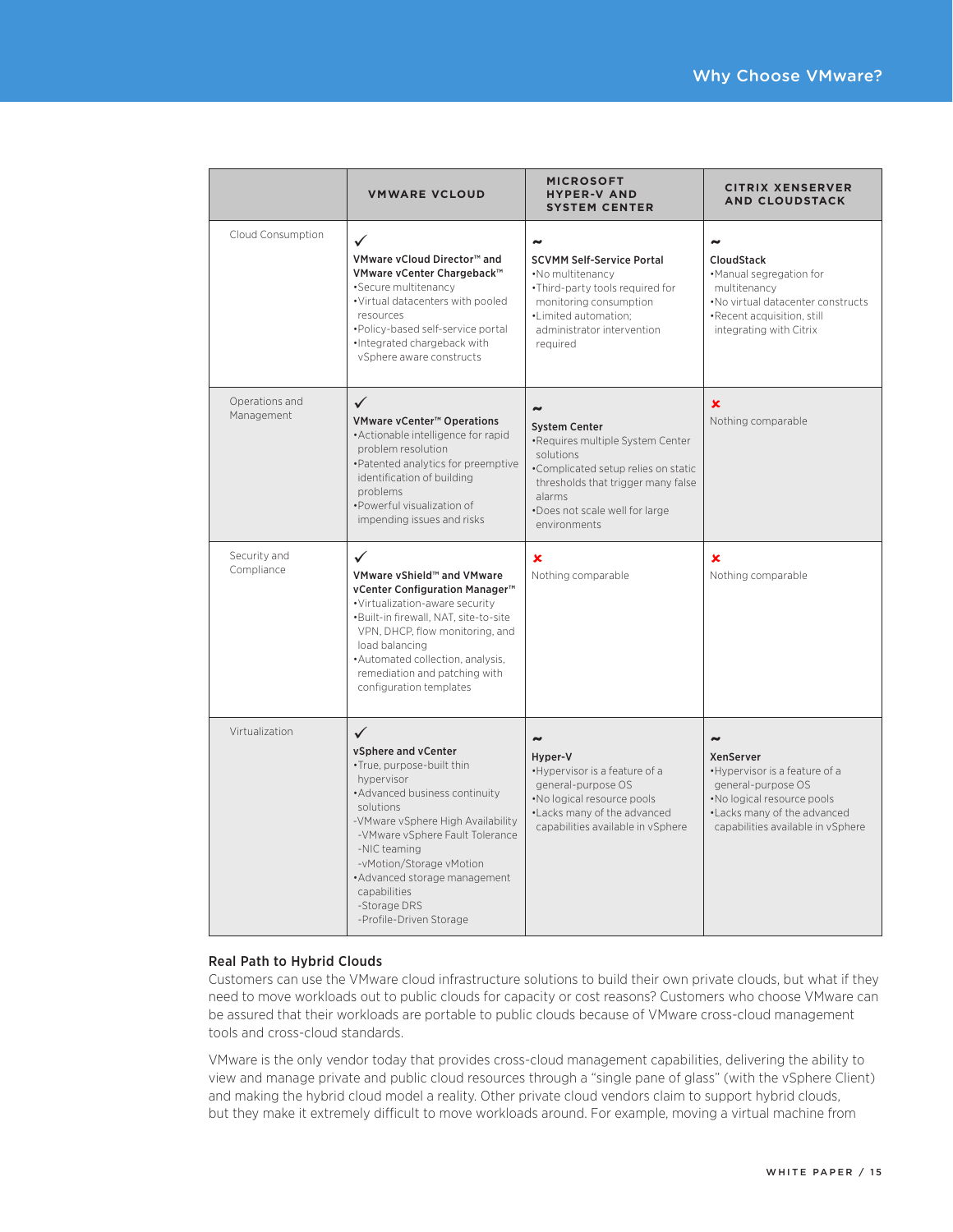Microsoft Hyper-V to Microsoft Azure is a complex operation that requires preparation within the Hyper-V environment, the Azure environment and Visual Studio. With VMware vCloud Connector™, you can migrate workloads from internal datacenters out to compatible public clouds-no rework or re-architecting is necessary.

### **vCloud Partners: Greater Choice and Compatibility for Public Cloud**

"VMware vCloud technology allows our customers to seamlessly migrate workloads to and from the public and private cloud, without having to reload data, change IP addresses or deal with domain name server issues."

- Tom Kiblin, Chief Technology Officer, Virtacore Systems

To make the move to public clouds easier, VMware has joined forces with leading service providers worldwide. These vCloud Powered service providers offer a broad range of cloud-based offerings based on vSphere and vCloud Director, while supporting vCloud APIs and Open Virtualization Format (OVF). Using the same set of intelligent cloud infrastructure solutions from VMware, these service providers offer compatible environments with the same UI and management capabilities customers are accustomed to in their private cloud environments.

More important, customers have the option to move workloads between different vCloud service providers. That means customers can choose a different service provider if they become unhappy with their current service, price or geography. No other cloud ecosystem can deliver that level of flexibility and choice.

Within vCloud service providers are two subgroups: VMware vCloud Datacenter Service and vCloud Express.

#### vCloud Datacenter Service

vCloud Datacenter Service partners delivers a globally consistent, enterprise-class infrastructure cloud service. These public cloud providers offer seamless compatibility to users of VMware private clouds while guaranteeing performance, uptime, and auditable security and compliance. With Global Connect, you can work with your preferred service provider in your region and have access to other yCloud Datacenter Service partners in multiple geographies for end-to-end service-level confidence.

#### vCloud Express

vCloud Express services provide reliable, on-demand, pay-as-you-go infrastructure aimed at developers. This class of service enables IT to reduce both capital expense and resource challenges associated with the fluctuating infrastructure requirements of development teams.

# **Better Security for Your Cloud**

Whether you are considering moving to the cloud today or sometime in the future, you will need to start thinking about securing your cloud infrastructure.

Currently, the most common way of securing virtualized environments is through the use of air gaps. The air gap security model segregates applications in different trust zones on dedicated virtualized hosts with layers of security—usually involving firewalls, load balancers and VPNs. This model is effective in lower density and static environments, but how can it be improved for dynamic datacenters or multitenant cloud environments?

<span id="page-15-0"></span>VMware, with the vShield family of products, is the only vendor addressing the security requirements for cloud computing with solutions that improve existing security infrastructure. Competitors such as Microsoft, Citrix, Red Hat and Oracle have no answer to vShield. Only VMware is rethinking the old methodology to come up with a more efficient, less complex way to manage security that is better for your cloud. It's better because it is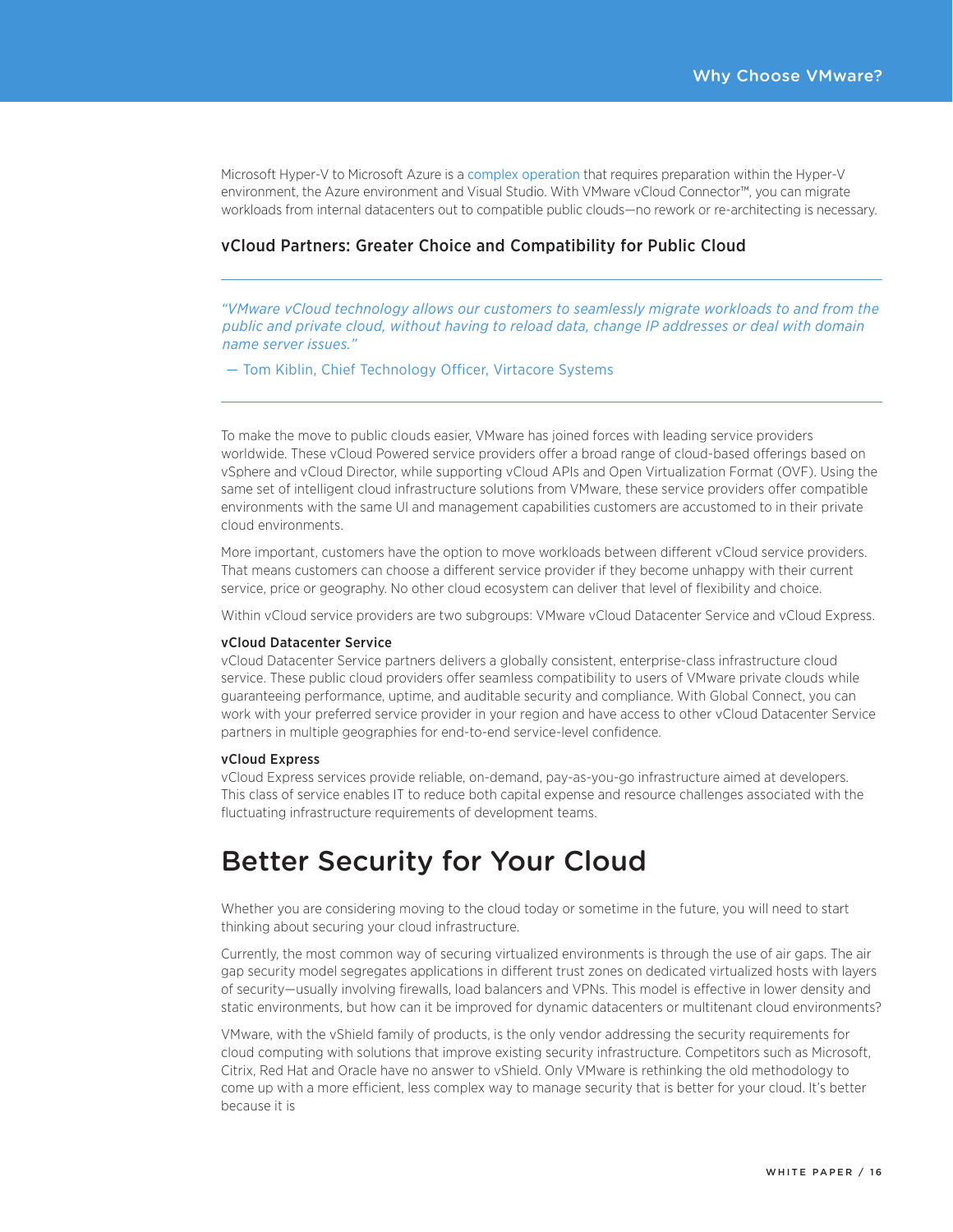- •Simple centralized, cost-effective security
- •Strong adaptive security optimized for virtualization
- •Cost-effective better compliance at a lower cost

# Simple: Centralized, Cost-Effective Security

Legacy security solutions often require patching together various tools, but the lack of a common framework makes visibility and control a real challenge. vShield secures the datacenter at multiple levels, all within a single management framework that is integrated with VMware vCenter Server. This framework lets you deploy and manage security services from VMware as well as third parties to reduce complexity and improve operational efficiency.

Second, role-based access controls enable virtualization administrators, network teams and security teams to work together, each with visibility into changes and events within the infrastructure that affect their domains. This improves business agility as administrators can manage all security policies in the datacenter and quickly update these policies as needed, whether due to business needs or compliance changes.

Finally, with the unique introspection capabilities of VMware, third-party security vendors such as Trend Micro, Symantec, Luminous, Sophos, BitDefender, Kaspersky and McAfee are providing specialized security solutions that are delivered as virtual appliances, reducing the number of physical hardware appliances to maintain and manage.

|                               | <b>TRADITIONAL SECURITY</b><br><b>TOOLS ALONE</b>                                                                                                                                                                                                    | <b>SECURITY WITH VSHIELD</b>                                                                                                                                                                                                           |
|-------------------------------|------------------------------------------------------------------------------------------------------------------------------------------------------------------------------------------------------------------------------------------------------|----------------------------------------------------------------------------------------------------------------------------------------------------------------------------------------------------------------------------------------|
| Policy Frameworks             | <b>Multiple rules</b><br>•Separate policies and rules defined for each<br>component of the datacenter (hosts,<br>networking, applications, data, endpoint)                                                                                           | Simple, single pane of glass<br>•Distinct components integrated into a<br>single management framework<br>• vShield Manager provides a central<br>command center                                                                        |
| IT Roles and Responsibilities | Multiple IT groups involved<br>.Multiple stakeholders involved in security<br>planning and implementation<br>.Roles overlap, adding complexity and<br>confusion                                                                                      | Clear distribution of roles<br>•Role-based access provides clear<br>separation of workflows for virtualization<br>and security administrators<br>•Administrative tasks delegated flexibly<br>across resource pools and security groups |
| Hardware Security Solutions   | <b>Multiple physical solutions</b><br>•Patchwork of multiple point solutions:<br>-Firewalls<br>$-VPNS$<br>-Load balancers<br>• Each device managed separately<br>. Capacity limited by hardware appliance<br>ports<br>•Increased cost and complexity | Integrated virtual appliances<br>.Built-in VPN, load balancer, NAT, DHCP and<br>firewall<br>•Centralized and integrated management<br>·I ower cost<br>•Overall management simplified                                                   |

These are just some of the ways that vShield makes datacenter security disruptively simple.

Table 3. Comparing Security Complexity with and Without yShield

# **Strong: Adaptive Security Optimized for Virtualization**

<span id="page-16-0"></span>Traditional security models were built to support static, physical workloads: Security solutions are attached to the hardware where the applications reside, and applications with similar trust levels are segregated into rigid silos. But what happens in a cloud environment where an application may change its host location several times a day, or applications with different security levels reside on the same infrastructure?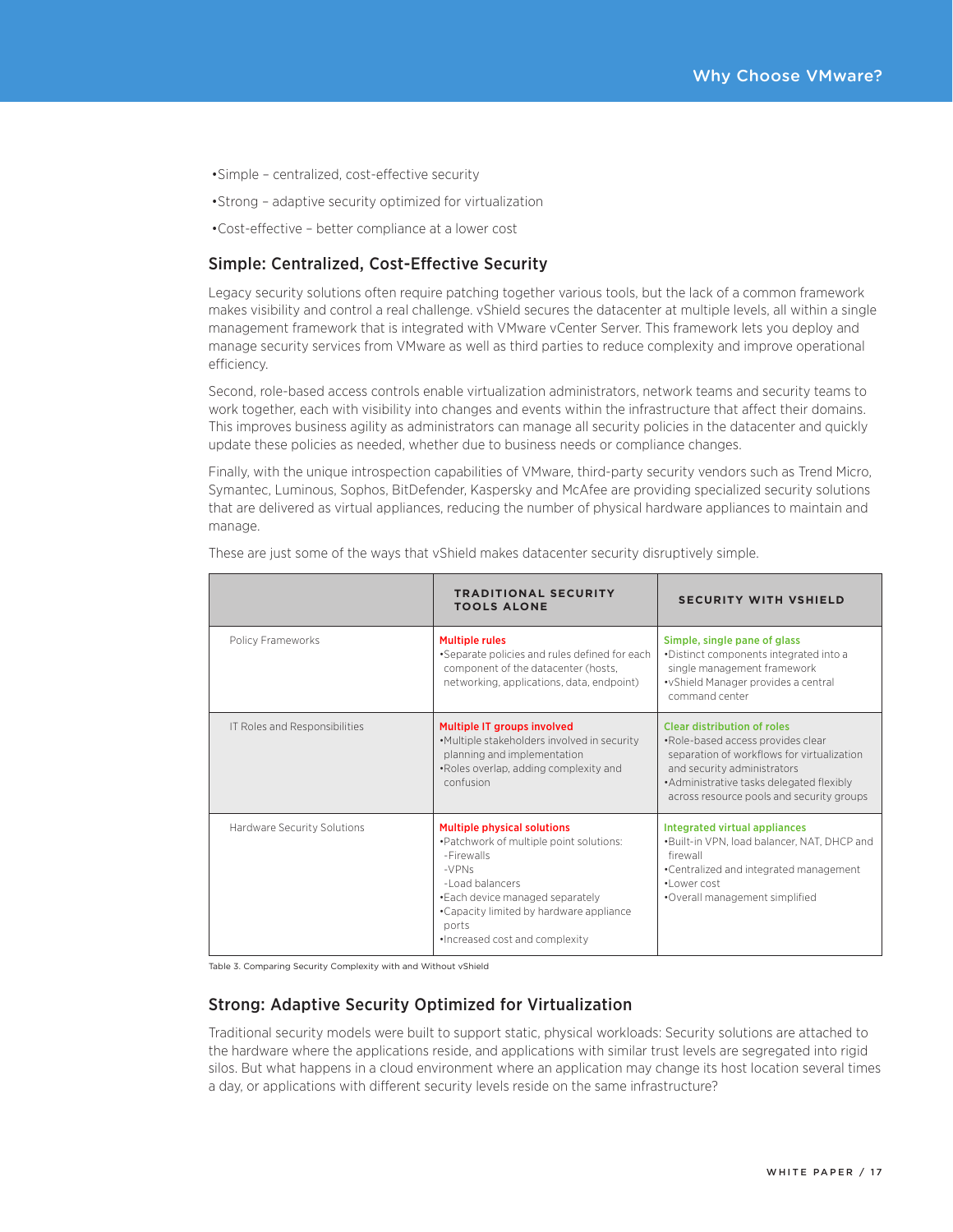#### Adaptive Virtual-Machine Security

vShield can make traditional security solutions stronger by enabling a more dynamic and adaptive form of security. With vShield, network security policies are defined in the vCenter management console and applied at the hypervisor layer, meaning virtual machines no longer need to be "pinned" to a particular host or cluster, enabling customers to leverage dynamic mobility capabilities such as live migration, automated load balancing and automated virtual-machine restart. The centralized security model also enables customers to define security at the logical level instead of the physical level, making it possible for applications with different security requirements to coexist on the same infrastructure. These two capabilities make adaptive trust zones a reality-you can operate groups of virtual machines with different security requirements together in the same cloud infrastructure.

Without a comparable solution, competitors must rely solely on VLANs and port rules for the segregation of virtual-machine traffic. This approach can be too rigid for a cloud environment that is constantly changing, and it can create VLAN sprawl, which leads to gaps in enforcement points.



Figure 8. Adaptive Trust Zones with vShield

#### Antivirus Protection

Antivirus (AV) is a crucial component of every company's security plan. Conventionally, antivirus solutions rely on agents that are installed in every operating system. These agents communicate with a centralized server and ensure that the latest antivirus definition files have been updated and applied. The problem arises when multiple virtual machines are virtualized on the same host with an AV agent in every guest operating system. When all agents update their definition files or scan at the same time, an "AV storm" results, causing considerable performance degradation.

vShield has resolved this problem with its unique introspection capability. Instead of multiple agents, a single tamper-proof security virtual machine provided by VMware's security partners communicates to each virtual machine and streamlines antivirus and anti-malware deployment. Independent testing has shown that offloading antivirus to one such appliance from Trend Micro demonstrated consistently lower demand for system CPU, memory and disk I/O over traditional agent-based solutions (Tolly Report: [Trend Micro Deep](http://us.trendmicro.com/imperia/md/content/us/pdf/products/enterprise/tolly211101trenddeepsecurityvmwareavperformance.pdf)  [Security 7.5 vs. McAfee and Symantec](http://us.trendmicro.com/imperia/md/content/us/pdf/products/enterprise/tolly211101trenddeepsecurityvmwareavperformance.pdf)). The agentless antivirus protection of vShield provides customers with the scalability and flexibility they need to secure their environments.

Traditional security solutions were designed for physical server deployments and adapted for virtual environments. By combining these traditional security techniques with vShield, deployments on VMware are more secure than on physical devices.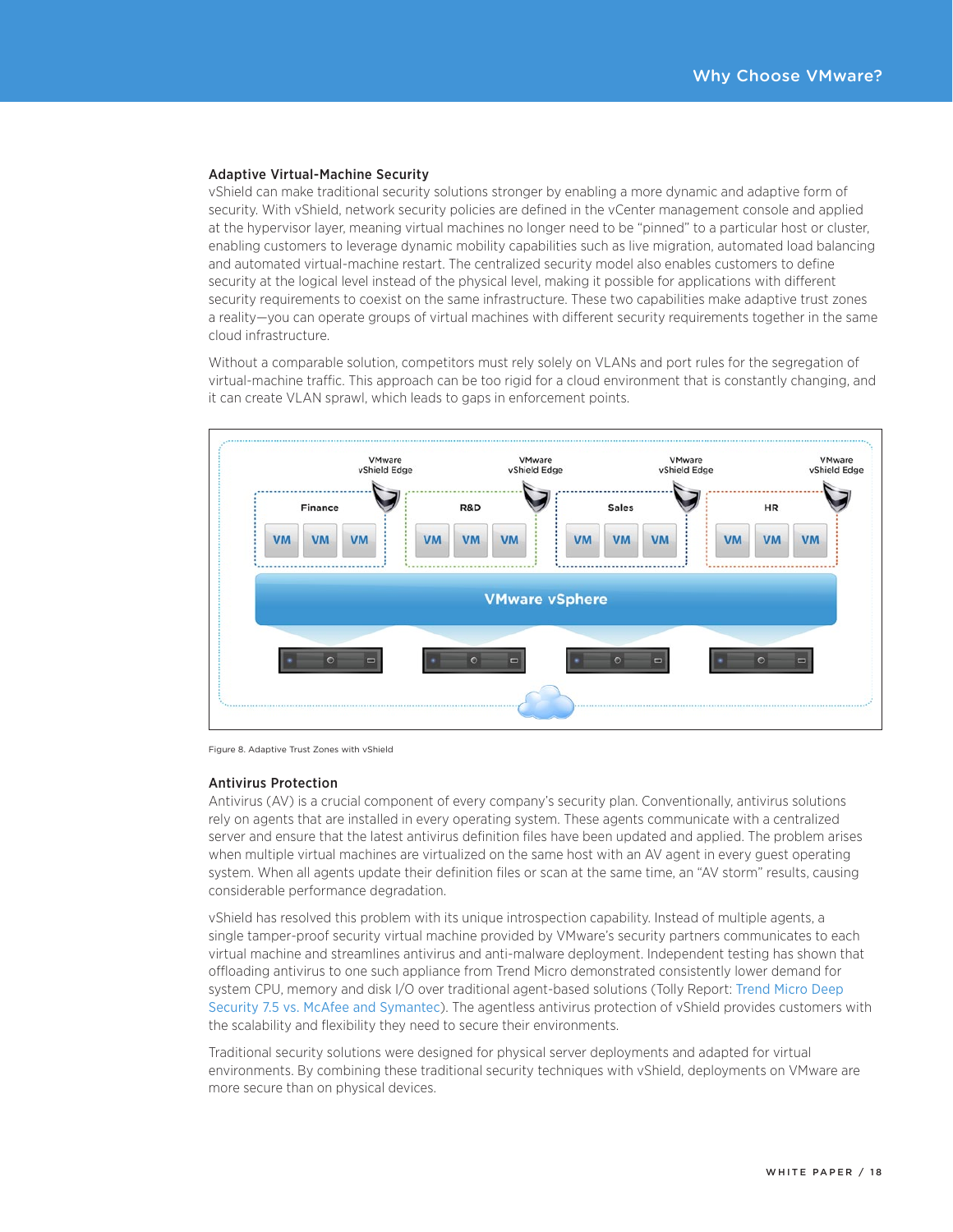

Figure 9. Comparing Antivirus Deployment Methods

|                                   | <b>TRADITIONAL SECURITY</b><br><b>TOOLS ALONE</b>                                                                                                                                                                                                                                       | <b>SECURITY WITH VSHIELD</b>                                                                                                                                                                                                                                                                                                                          |
|-----------------------------------|-----------------------------------------------------------------------------------------------------------------------------------------------------------------------------------------------------------------------------------------------------------------------------------------|-------------------------------------------------------------------------------------------------------------------------------------------------------------------------------------------------------------------------------------------------------------------------------------------------------------------------------------------------------|
| Adaptive Virtual-Machine Security | Rigid policies, tied to server<br>•Security limited to the server itself<br>.Virtual machines cannot migrate freely<br>to other hosts<br>•Virtual machines must be segregated<br>by trust<br>. Virtual machines that are compromised have<br>access to everything within the trust zone | <b>Adaptive trust zones</b><br>•Security groups become a logical construct<br>rather than physical server construct<br>•Security groups enforced with virtual-<br>machine movement<br>.Mix of virtual machines from different<br>groups on the same host<br>·Instant quarantining of compromised<br>virtual machines to protect other<br>applications |
| VM-to-VM Security                 | <b>Limited to VLAN rules</b><br>•Security breaks when virtual machines<br>move<br>•Not scalable; creates "VLAN sprawl"<br>•Gap in enforcement points                                                                                                                                    | <b>Hypervisor-level firewalls</b><br>•Unlimited scalability<br>•Change-aware<br>·Virtualization-aware                                                                                                                                                                                                                                                 |
| <b>Antivirus Protection</b>       | Agent-based<br>•Agents are resource-intensive; difficult to<br>scale for virtual desktop infrastructure<br>(VDI), large cloud deployments<br>•Susceptible to "AV storms," which can<br>cause 100% saturation of CPU and storage<br>appliance ports                                      | <b>Agentless</b><br>• Agentless architecture improves<br>performance and scales well for large<br>environments<br>• AV storms eliminated                                                                                                                                                                                                              |

Table 4. Comparing Security Strength with and Without vShield

# **Better Compliance at a Lower Cost**

Ensuring a secure environment often requires meeting compliance rules for privacy and isolation. Assessing compliance and remediating compliance gaps in a single server is a manual process; it is labor-intensive and requires highly specialized knowledge. In a cloud environment, the challenge is even greater as the volume of workloads increases and workloads are not static.

<span id="page-18-0"></span>VMware helps you manage and improve compliance with two different solutions: vCenter Configuration Manager and VMware vShield App with Data Security.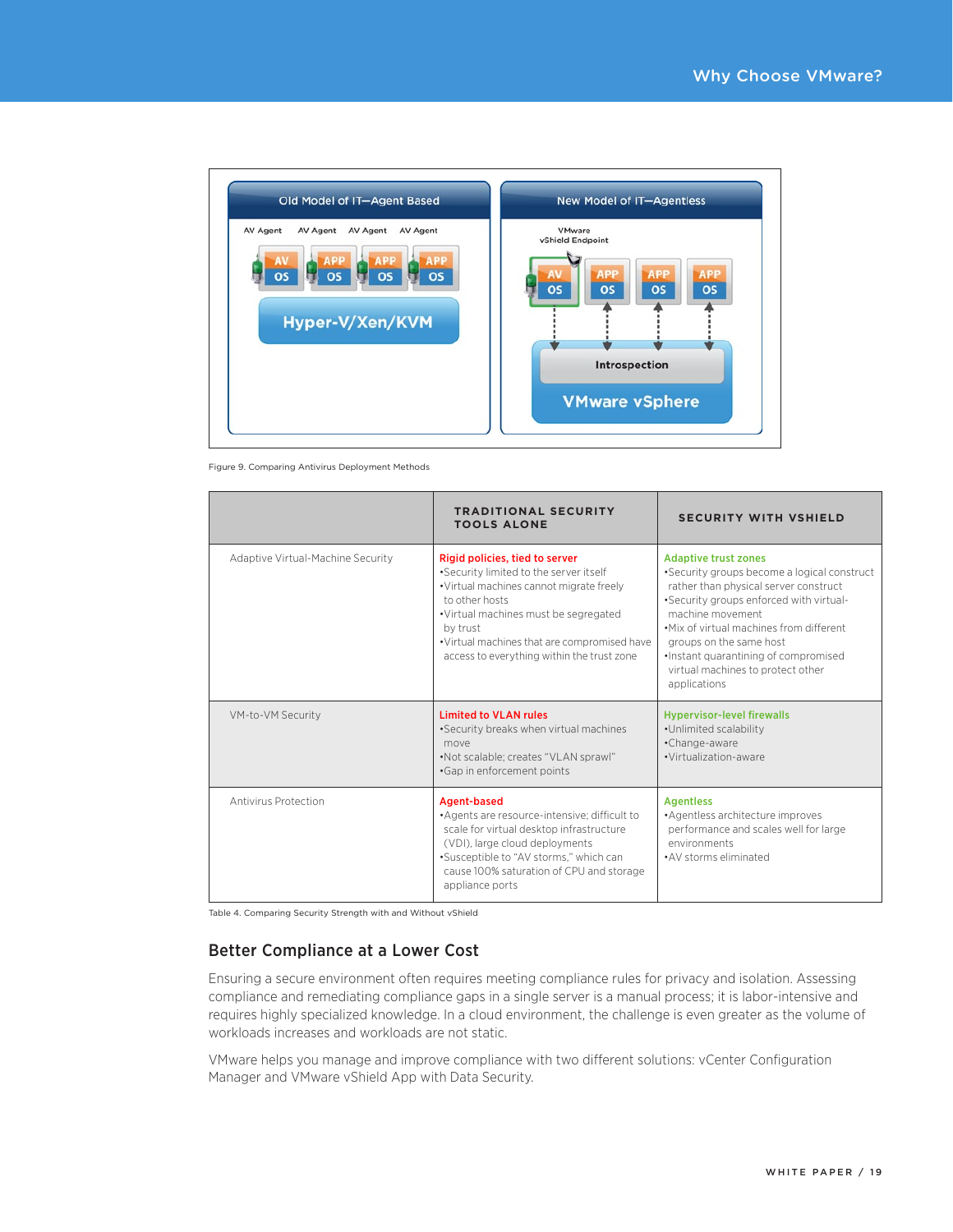#### vCenter Configuration Manager

vCenter Configuration Manager enables you to patch and manage both physical and virtual environments with out-of-the-box templates (such as Sarbanes-Oxley, HIPAA, DISA, PCI DSS and NIST). With a single centralized view, you can detect configuration drift, remediate configuration problems and fix security vulnerabilities automatically.

#### vShield App with Data Security

vShield App with Data Security reduces security and compliance risk with continuous dynamic discovery and classification of sensitive business information. It scans your virtualized workloads for sensitive data—such as credit-card information—and reports violations of regulations. With more than 80 out-of-the-box templates corresponding to government and industry information policy regulations, vShield helps you identify and segment virtual machines with sensitive data into a separate trust zone.

|                       | <b>TRADITIONAL SECURITY</b><br><b>TOOLS ALONE</b>                                                                                                                                     | <b>SECURITY WITH VSHIELD</b>                                                                                                                                                                                              |
|-----------------------|---------------------------------------------------------------------------------------------------------------------------------------------------------------------------------------|---------------------------------------------------------------------------------------------------------------------------------------------------------------------------------------------------------------------------|
| <b>IT Resources</b>   | <b>Specialists required</b><br>• Experts in various security compliance<br>issues required<br>•Multiple experts needed to cover multiple<br>security standards                        | <b>Prebuilt templates</b><br>.More than 80 built-in templates for the<br>most common types of sensitive data<br>•One administrator can deploy compliance<br>checks for multiple standards                                 |
| Compliance Process    | <b>Manually intensive</b><br>. Each physical and virtual instance must be<br>investigated against multiple standards<br>•Multiple solutions required to complete<br>compliance checks | <b>Automatic discovery</b><br>•Continuous assessment performed on both<br>physical and virtual infrastructure<br>•Protection of sensitive business data<br>improved, and compliance to regulatory<br>frameworks validated |
| Compliance Visibility | <b>Limited</b><br>•Reports on compliance come in different<br>formats from different specialists<br>•Compliance reporting occurs during certain<br>intervals of time                  | <b>Compliance reports</b><br>•Compliance results presented in a single,<br>clear report<br>•Compliance tracked over time<br>•Systems brought back to compliance with<br>one-click remediation                             |

Table 5. Comparing Compliance Methods with and Without vShield

# Lowest Total Cost of Ownership

VMware delivers the best cloud infrastructure solution in the market—a solution that is based on a rock-solid virtualization platform, a pragmatic path to the cloud of your choice, and a better security model.

But what about cost? Other vendors would like you to believe that VMware is too expensive. In fact, they commonly claim that VMware is three to five times more expensive than their own offerings. They also claim that the vRAM entitlements introduced with vSphere 5.0 will cause most customers' vSphere deployments to increase in cost. However, they base their claims on comparisons of upfront licensing with unrealistic vRAM profiles and without taking advantage of pooling. This presents an incomplete story.

Instead, comparisons should be based on total cost of ownership (TCO). Looking beyond the upfront license costs, any company doing a TCO analysis for cloud computing must include the following in its calculations:

- •Virtual-machine density per physical server How many virtual machines can run per host, and how many servers and software licenses do you need to buy?
- <span id="page-19-0"></span>•**Operational cost savings** – IT administration and maintenance costs dominate IT budgets today. How does each solution improve your IT staff efficiency and reduce operational costs?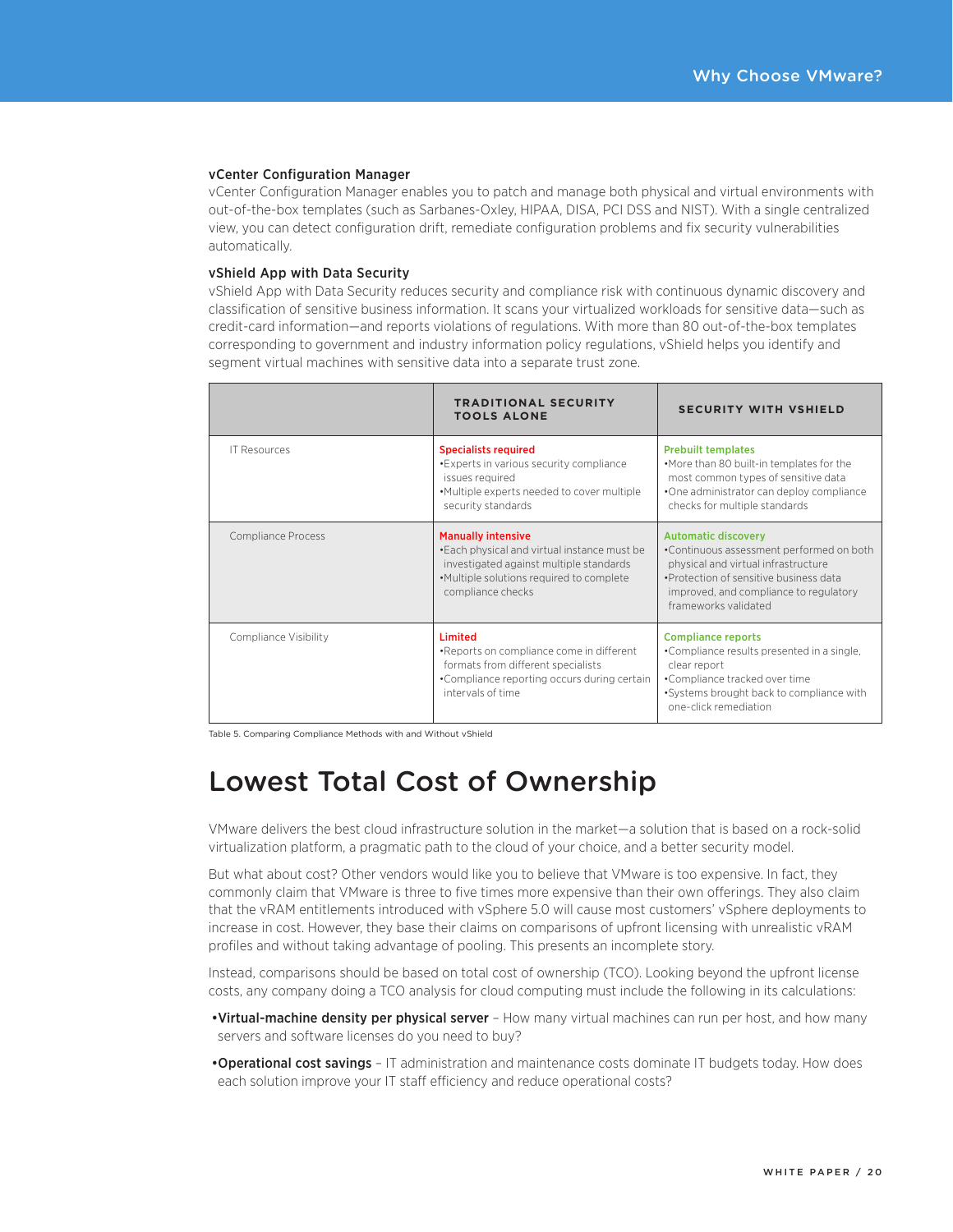*"We've already saved \$2.1 million since moving to VMware vSphere, and expect to see these savings grow over the next few years. We've consolidated our servers at a 20:1 ratio, significantly reducing hardware costs. We've saved energy and space. We've even saved time because VMware technology has eliminated the extra time, steps, and costs of procuring and provisioning physical servers. From an operational and capital expense standpoint, going with VMware vSphere made a lot more sense."*

— Tom Hines, Chief Information Officer, Trilliant

## Maximize Virtual-Machine Density per Physical Server

Before virtualization, IT organizations would run one application per physical server, so cost-per-server was a quick way to compare costs—it was a one-to-one relationship.

But in a cloud environment, many applications (each in its own virtual machine) run on each physical server—it is now a many-to-one relationship. Consequently, cost-per-server comparisons no longer make sense. A much more accurate metric is cost-per-application, because you want to know the cost of running the entire set of applications required to maintain business operations. This is like asking, "Which is more cost-effective, a 4-door sedan or a 50-passenger bus?" The sedan may cost less up front, but if you need to transport a football team, the 50-passenger bus is clearly more cost-effective! The cost per passenger is much lower because the bus has a higher passenger-per-vehicle density. In a many-to-one relationship, density matters.



Figure 10. Comparing Metrics for Physical and Virtual Environments

VMware has invested in technologies to achieve very high virtual-machine density on vSphere:

- . Memory oversubscription More efficient use of physical RAM enabled by multiple levels of technology: page sharing, reclaiming unused memory, memory compression.
- <span id="page-20-0"></span>• DRS with resource pools - Dynamic load balancing of virtual machines across a cluster enables applications to get required resources when they need them—a "safety net" that lets administrators run individual servers at higher utilization levels while meeting service-level agreements.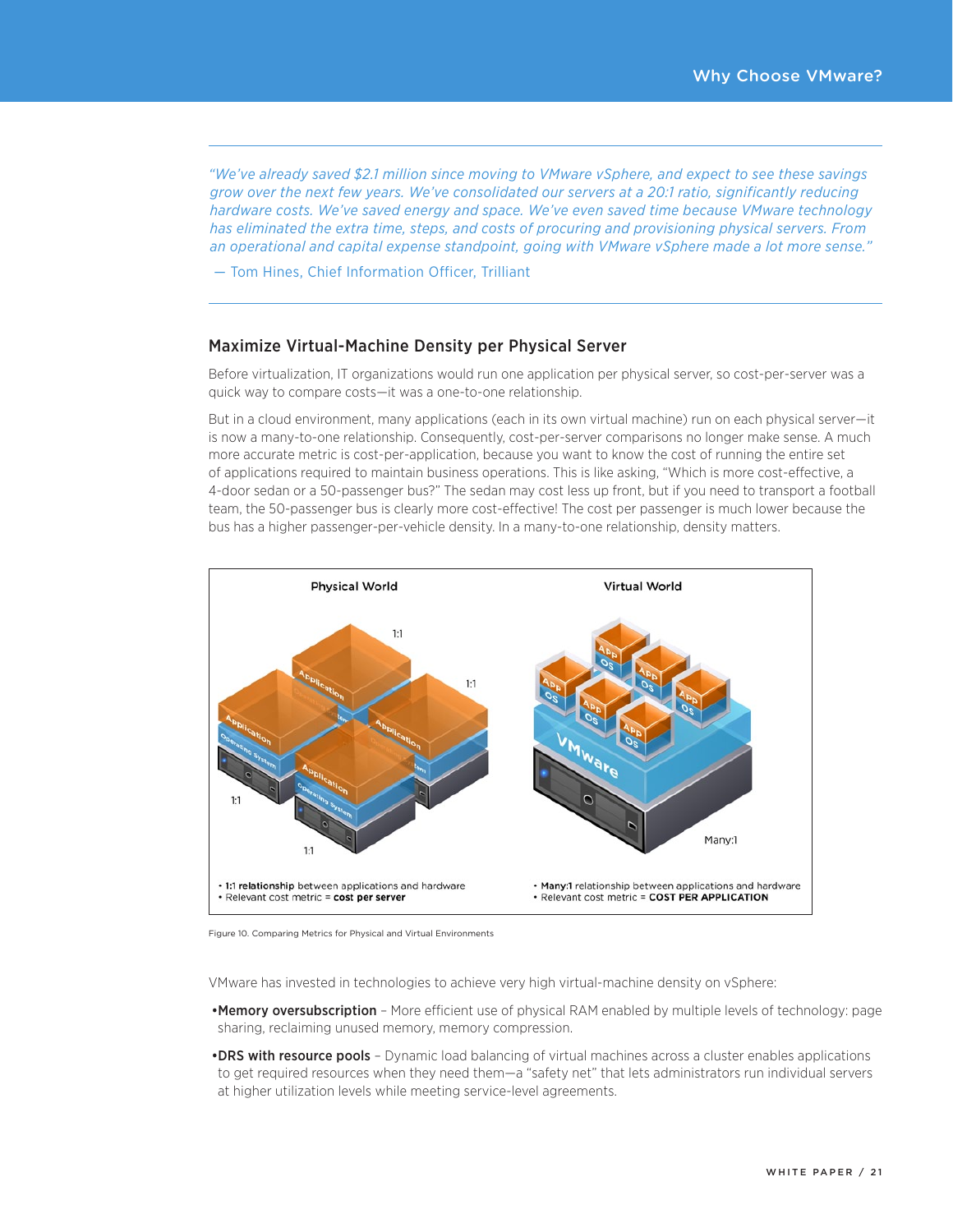- . High-performance "gang" scheduler Ability to account for CPU and I/O needs of virtual machines by dynamically allocating more resources and larger processor time slices to virtual machines.
- •Direct driver model VMware ESXi can achieve very high I/O throughput and can handle the I/O requirements for more virtual machines simultaneously requesting hardware resources.
- . Logical resource pools Ability to divide host clusters into pools of CPU, memory, networking and storage resources, and assign pools to business units, so they can manage resources independently and without wasteful dedication of hardware.

No other cloud infrastructure platform achieves the high virtual-machine density of vSphere and still maintains consistent, high application performance across all running virtual machines.

Virtual-machine density per host (number of concurrent virtual machines that can run on a physical server) directly affects cost per application and is not affected by the new vRAM entitlements. That is because vRAM is measured as a pooled resource across all hosts managed by vCenter, and a typical environment includes virtual machines of various sizes. As an example, a multitiered Web application is generally based on a database server, one or more application servers, and multiple Web servers. Although a virtualized database may require a larger virtual machine (8GB or more of vRAM), Web servers are typically smaller (less than 4GB of vRAM). Because there are more Web servers than database servers deployed in a Web application, the effective average vRAM used is less than 8GB of vRAM.

A typical workload distribution consists of 60 percent small virtual machines (2-4GB of vRAM), 30 percent medium-sized virtual machines (4-8GB of vRAM), and 10 percent large virtual machines (8GB or more of vRAM) for an effective average of 4.8GB of vRAM per virtual machine. As Table 6 shows, the VMware solution can virtualize 200 applications at a lower cost per application and without any effect from the vRAM entitlements.

|                                          | <b>VMWARE</b><br><b>VSPHERE</b><br><b>ENTERPRISE</b><br><b>PLUS</b> | <b>VMWARE</b><br><b>VSPHERE</b><br><b>ENTERPRISE</b> | <b>VMWARE</b><br><b>VSPHERE</b><br><b>STANDARD</b> | <b>WINDOWS</b><br><b>SERVER 2008</b><br><b>R2 WITH SP1</b><br>(HYPER-V)<br>+ SYSTEM<br><b>CENTER</b> | <b>CITRIX</b><br><b>XENSERVER 6</b><br><b>ENTERPRISE</b> |
|------------------------------------------|---------------------------------------------------------------------|------------------------------------------------------|----------------------------------------------------|------------------------------------------------------------------------------------------------------|----------------------------------------------------------|
| Number of<br>Applications<br>Virtualized | 200                                                                 | 200                                                  | 200                                                | 200                                                                                                  | 200                                                      |
| vRAM Required                            | 960GB                                                               | 960GB                                                | 960GB                                              |                                                                                                      |                                                          |
| Number of VMs<br>per Host                | 29                                                                  | 29                                                   | 29                                                 | 24                                                                                                   | 24                                                       |
| Number of Dual-<br>Socket Hosts          | $7\overline{ }$                                                     | 7                                                    | $\overline{7}$                                     | 9                                                                                                    | 9                                                        |
| <b>vRAM</b><br><b>Fntitlement</b>        | 14 CPUs * 96GB =<br>1,344GB                                         | 14 CPUs * 64GB =<br>896GB                            | 14 CPUs* 32GB =<br>448GB                           |                                                                                                      |                                                          |
| Infrastructure<br>Costs                  | \$256,971                                                           | \$256,971                                            | \$256,971                                          | \$328,575                                                                                            | \$300,671                                                |
| Software Costs                           | \$147.220                                                           | \$138,716                                            | \$123,405                                          | \$123,449                                                                                            | \$122.176                                                |
| <b>Total Costs</b>                       | \$404,191                                                           | \$395,687                                            | \$380,375                                          | \$452,024                                                                                            | \$422,846                                                |
| Cost per<br>Application                  | \$2,021                                                             | \$1,978                                              | \$1,902                                            | \$2,260                                                                                              | \$2,114                                                  |

Table 6. Cost Per Application to Virtualize 200 Applications<sup>1</sup>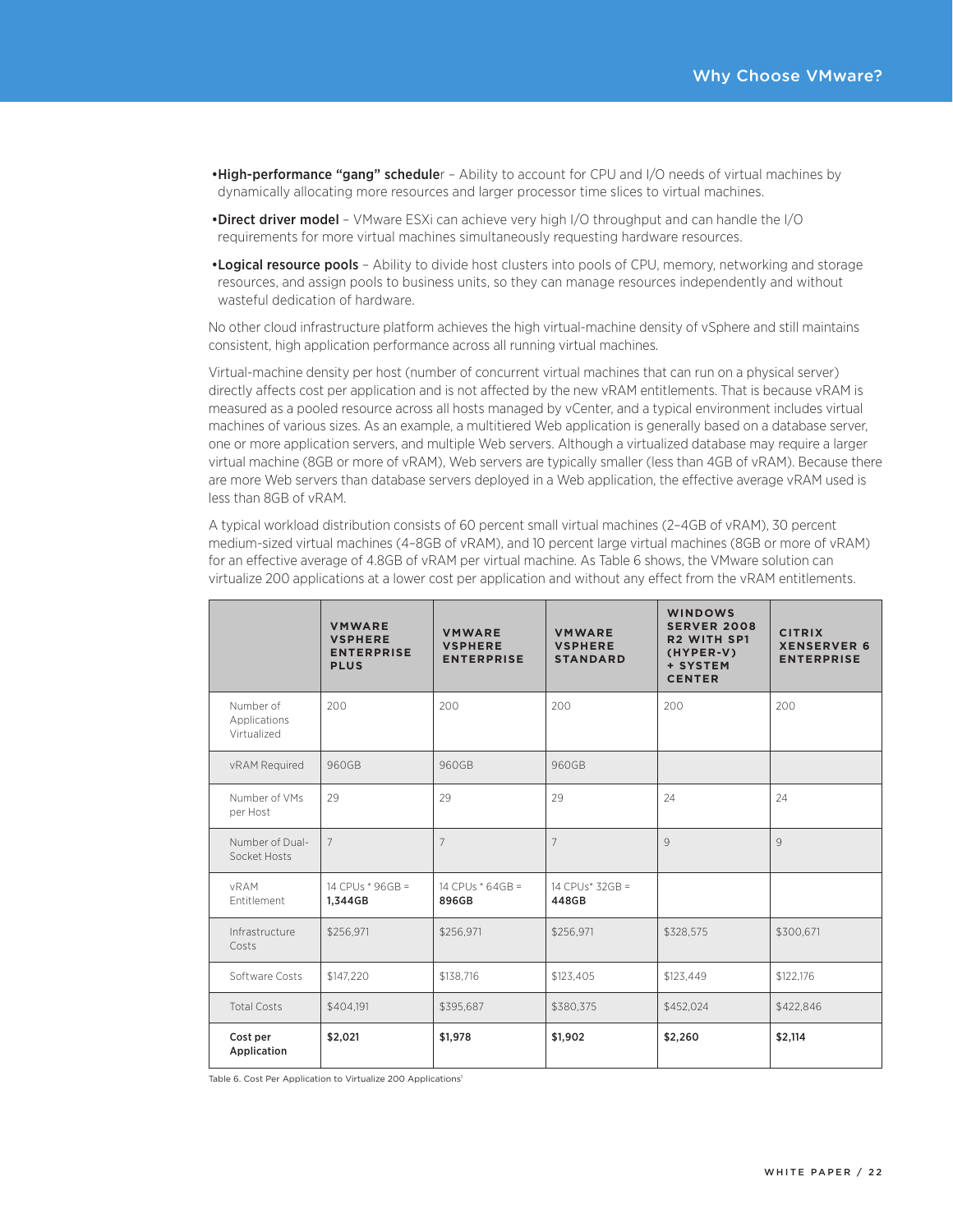### Save on Operational Costs

IT management and operational costs can be several times greater than hardware and software acquisition costs over the lifetime of a server and must be factored into any TCO analysis.

You can directly reduce your operational costs by using the dynamic IT services built in to vSphere, which most competitors do not offer. These services include the following:

- vSphere Storage vMotion enables storage array maintenance and upgrades with no downtime impact to end users. In a VMware environment with 200 virtual machines where the opportunity cost of an hour of downtime is \$100 per hour, a company can save an estimated \$40,000 each year with vSphere Storage vMotion.
- VMware DRS saves IT from having to manually monitor virtual machines and manually move them to ensure proper resource reallocation. In a VMware environment with 200 virtual machines, a company can save an estimated \$17,500 each year in IT administrative costs by using VMware DRS instead of manually monitoring workload and responding to customer calls.
- VMware vShield Zones™ enables IT to set up application firewalls for dynamic protection of virtual machines as they migrate. Because it is a software-based firewall built in to vCenter and vShield Manager, vShield Zones saves IT from having to install separate hardware security appliances or respond to virtual-machine migrations as they occur. In a VMware environment with 200 virtual machines, a company can save an estimated \$8,300 in IT administrative costs each year by using vShield Zones.
- VMware vSphere Distributed Switch and Host Profiles reduce the complexity involved in setting up and managing the network attached to a VMware virtual environment. Host Profiles simplify how you configure new ESXi hosts by using prevalidated configurations. vSphere Distributed Switch abstracts configuration of individual virtual switches and provides a centralized point of control for cluster-level networking. The two combined can save an estimated \$11,200 in IT administrative costs in a VMware environment with 200 virtual machines.
- Auto Deploy enables you to dynamically provision new hosts from bare metal by simply powering on the new server without scripting or intervening in vCenter. Auto Deploy can save an estimated \$10,200 in IT administrative costs in a VMware environment with 200 virtual machines.
- vSphere Storage DRS and Profile-Driven Storage are storage management solutions that enable you to streamline storage provisioning, improve application performance by avoiding storage resource bottlenecks, and ensure that application SLAs are met with programmable storage I/O control. These solutions resolve a major IT administrative headache and can save an estimated \$11,200 in IT administrative costs.

By adopting another solution that does not offer these dynamic IT capabilities, your organization would lose these savings.

<sup>1.</sup> Note: The virtual-machine density advantage of VMware over Microsoft Hyper-V with Dynamic Memory and Citrix XenServer with Dynamic Memory Control is based on third-party testing of SQL Server–based workloads on the same physical hosts. For details, see the full reports:

<sup>•</sup><http://www.principledtechnologies.com/clients/reports/VMware/vsphere5density0811.pdf> •<http://www.vmware.com/files/pdf/vmware-maximize-workload-density-tg.pdf>

Being able to run your applications on fewer physical servers directly a(ects your bottom line by dramatically reducing hardware, software, power, cooling and datacenter space costs.

<span id="page-22-0"></span>Don't be misled by other cloud and virtualization vendors claiming they are "free" and less expensive than VMware. Vendors base these claims on only one factor: license price comparison. Such comparisons are oversimplified and misleading. Run your own comparisons with your own numbers using the VMware Cost-Per-Application Calculator (<www.vmware.com/go/costperappcalc>).